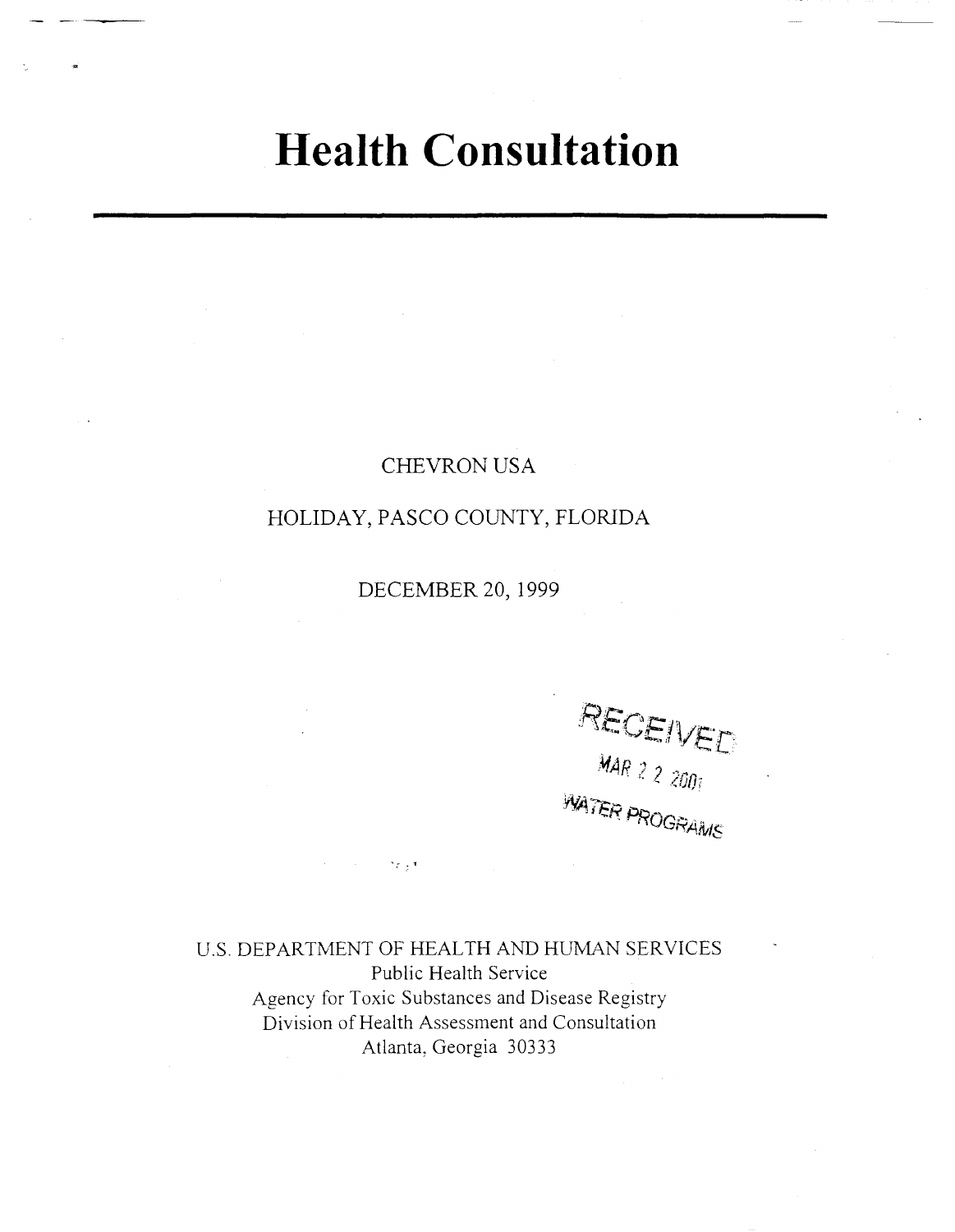### **Health Consultation: A Note of Explanation**

An ATSDR health consultation is a verbal or written response from ATSDR to a specific request for information about health risks related to a specific site, a chemical release, or the presence of hazardous material. In order to prevent or mitigate exposures, a consultation may lead to specific actions, such as restricting use of or replacing water supplies; intensifying environmental sampling; restricting site access; or removing the contaminated material.

In addition, consultations may recommend additional public health actions, such as conducting health surveillance activities to evaluate exposure or trends in adverse health outcomes; conducting biological indicators of exposure studies to assess exposure; and providing health education for health care providers and community members. This concludes the health consultation process for this site, unless additional information is obtained by ATSDR which, in the Agency's opinion, indicates a need to revise or append the conclusions previously issued.

### You May Contact ATSDR TOLL FREE at 1-888-42A TSDR

or

Visit our Home Page at: *http://atsdrl.atsdr.cdc.gov:8080/*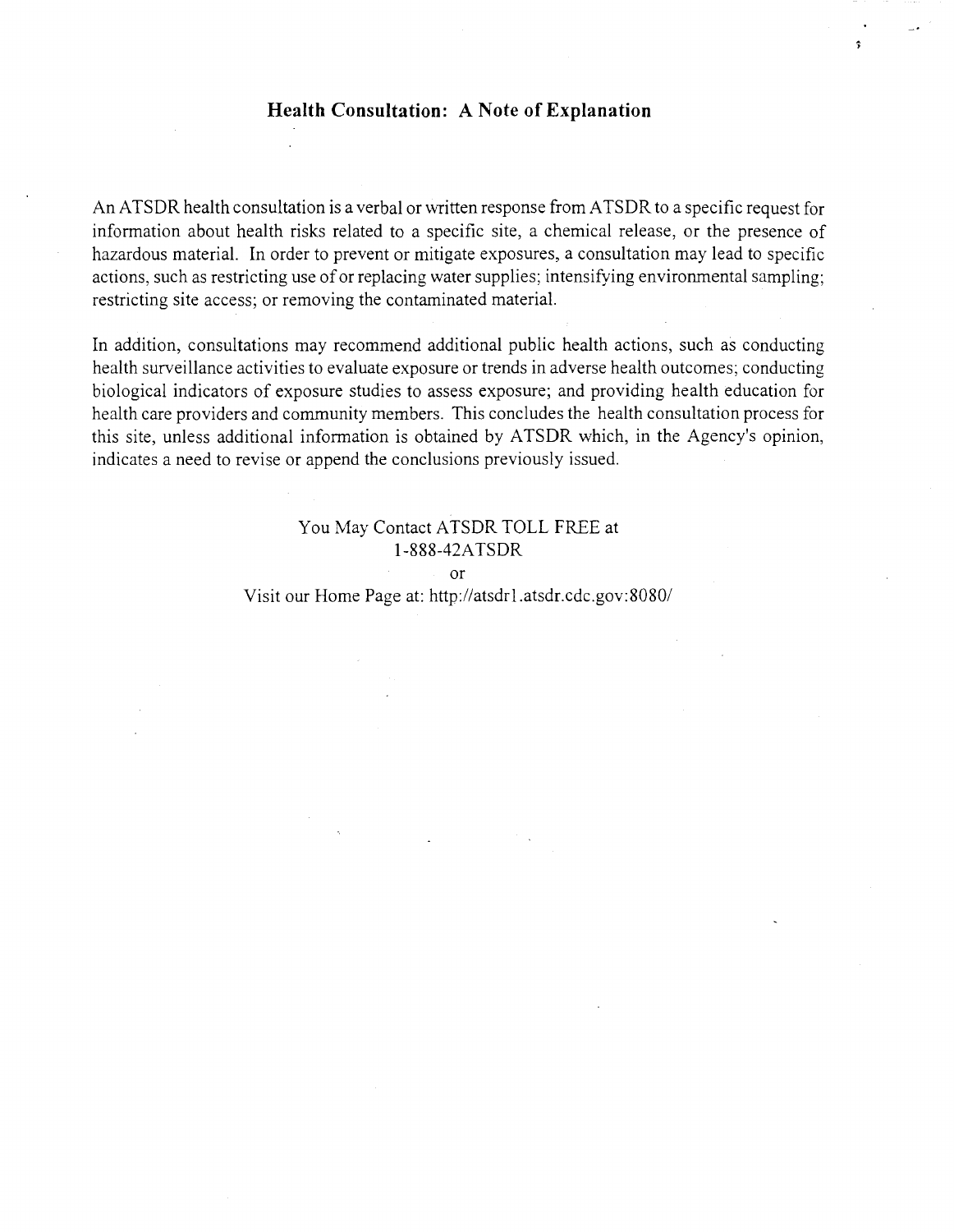# **HEALTH CONSULTATION**

# CHEVRON USA

## HOLIDAY, PASCO COUNTY, FLORIDA

Prepared by:

Exposure Investigation and Consultation Branch Division of Health Assessment and Consultation Agency for *Toxic* Substances and Disease Registry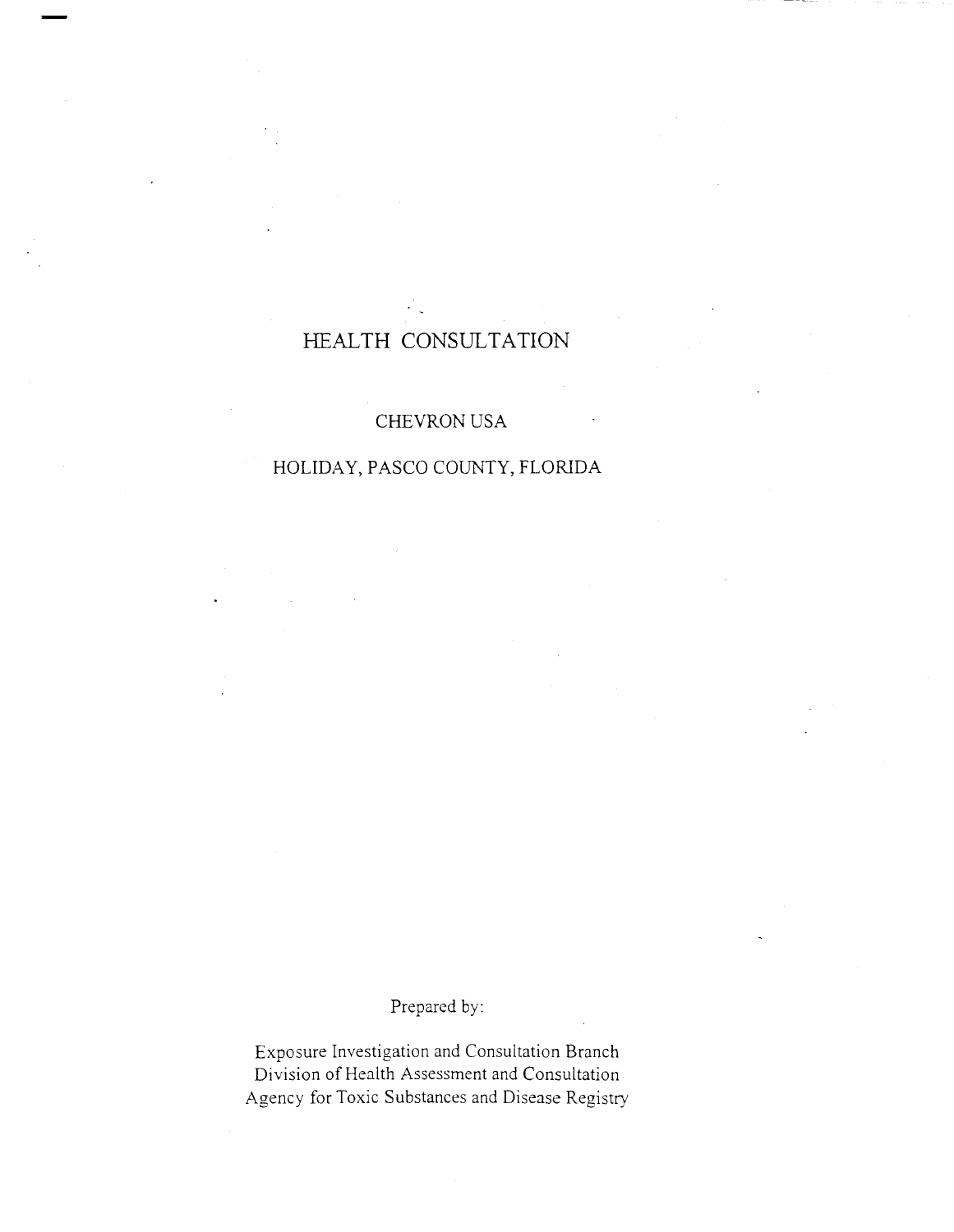# Contents

| 10            |  |
|---------------|--|
| 11            |  |
| <sup>11</sup> |  |
| -13           |  |
|               |  |
|               |  |
|               |  |
|               |  |
|               |  |
|               |  |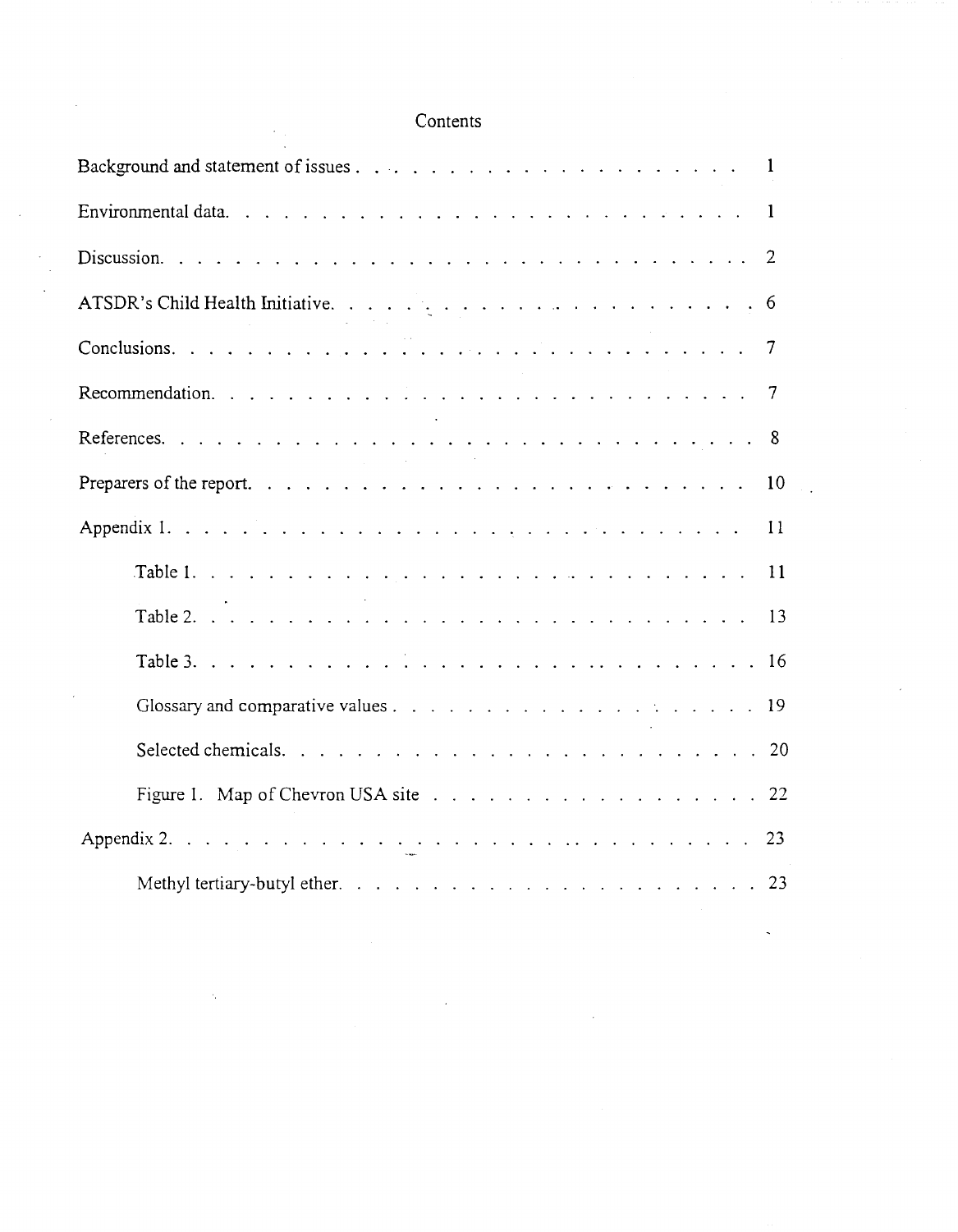### **Background and Statement of Issues**

On September 24, 1999, the Pasco County Health Department of Florida, requested that the Agency for Toxic Substances and Disease Registry (ATSDR) conduct an evaluation of groundwater samples obtained from private residential and commercial wells near the Chevron USA site in Holiday, Pasco County, Florida. In addition, ATSDR received a petition for a public health assessment of this site from a community member in October 1999. Specifically, the petitioner asked whether levels of contaminants, particularly methyl tertiary-butyl ether (MTBE), detected in groundwater samples from these private residential wells pose health threats to the residents who use this water daily for domestic purposes. The petitioner also mentioned birth defects and other unspecified health issues in the community and the use of groundwater to wash fruit at a fruit stand located in the community. .

The Chevron USA site is located at 1533 U.S. Highway 19 in the city of Holiday, Pasco County, Florida. A commercial gasoline station located on the site closed in 1989. Currently, the site consists of the abandoned gasoline station (Figure 1, Appendix 1, map of Chevron USA site).

The Florida Department of Environmental Protection sampled well water around the site for chemicals from 1990 to 1995. In 1995, water sampling results showed that levels of chemical contaminations in residential wells were below state regulatory levels for drinking water. The groundwater was re-sampled in March 1999, in response to concerns from residents. Some residents complained of gastrointestinal symptoms and wondered whether their symptoms were related to exposure to methyl tertiary-butyl ether (MTBE), a chemical found in some of the water samples.

The wells near the site are shallow, approximately 10-40 feet deep. Also, the residents use septic tanks; however, no infonnation was provided to indicate whether these septic tanks are upgradient or downgradient from the residential wells of concern.

### **Environmental data**

Analysis of environmental data was limited to chemicals detected in groundwater samples from private residential and commercial wells surrounding Chevron USA site. This analysis is based on site-specific data sets provided to ATSDR.

Representativeness of two data sets, one from a resident and another from the Florida Department of Health, is limited. These data sets report past water sampling results from 1989 to 1996. (Tables 2, 3, Appendix 1).

More recently, the Florida Department of Environmental Protection sampled five residential and two commercial wells in March of 1999 in response to concerns community residents expressed. Florida Department of Health Bureau of Laboratories, Jacksonville, Florida, tested water samples for 59 organic chemicals. Sample results had adequate quality control and quality assurance data, including blank analysis. (Table 1, Appendix 1).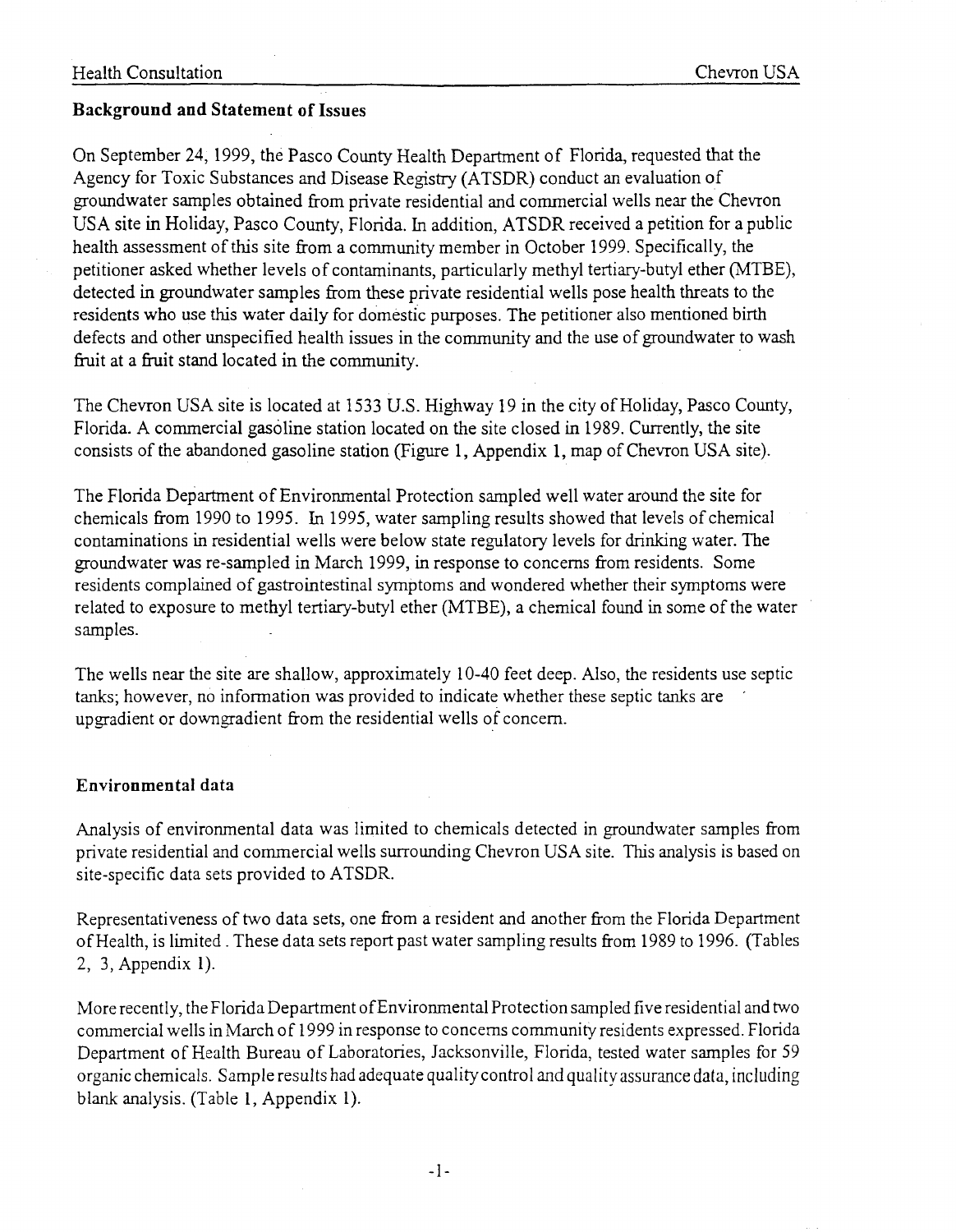No air sampling data, or biologic water monitoring data, were provided to ATSDR to review in regard to the Chevron USA site.

This health consultation is based on site-specific data provided to the ATSDR for review, thus the conclusions are applicable only to this site and cannot be generalized to other populations.

### **Discussion**

ATSDR approaches evaluating a public health investigation of a particular site by considering the source of exposure, pathways of human exposure, character of the potentially exposed population, identifying routes of exposure, and the quality and quantity of contamination. It then determines whether a public health hazard exists and recommends appropriate public health actions.

At the Chevron USA site, the contamination of concern is gasoline products in groundwater from the old abandoned gasoline station. In general, gasoline can potentially migrate to groundwater from soil surrounding a spill or a leaking underground storage tank or pipeline. However, ATSDR received no data or evidence that documented a spill or a leaking underground storage tank or pipeline at Chevron USA site.

The composition of gasoline varies depending on geographic region and blending stocks. It typically contains hydrocarbons and small quantities of additives and blending agents. Given this, the contaminants suspected in the groundwater sampling at this site would include primarily hydrocarbons (paraffins, olefins, and aromatic compounds such as benzene, toluene, and xylenes) and additives such as antiknock agents MTBE, tertiary butyl ether, methanol, and ethanol.

In general, gasoline-contaminated groundwater can be a potential source of exposure for humans, not only through ingestion, but also through inhalation and dermal absorption during bathing and laundering. In regard to the Chevron USA site, the exposure routes considered relevant to groundwater use by residents and children using the water daily are primarily ingestion via drinking, dermal absorption via bathing and washing, and volatilization into air such as via showering.

To determine whether a public health hazard exists, A TSDR reviewed all available environmental data from Chevron USA site. Analysis of environmental data was limited to the chemicals detected in groundwater samples from private residential and commercial wells surrounding Chevron USA site. This analysis is based on the site-specific data sets provided to ATSDR for review.

Two data sets of past water sampling results are of limited value in assessing the levels of contaminants to which people might have been exposed in the past. These data sets report past water sampling results from 1989 to 1996. These data are limited by the time period of data collection and by the lack of information on analytic method, laboratory used for the sample analysis, and quality assurance/quality control of analytic laboratory results (Tables 2 and 3, Appendix 1).

More recently, in March of 1999, the Florida Department of Environmental Protection sampled residential and commercial wells following concern expressed by residents in the community. Florida Department of Health Bureau of Laboratories, Jacksonville, Florida, tested the water samples for 59 organic chemicals. These sample results had adequate quality control and quality assurance data, including blank analysis (Table 1, Appendix 1).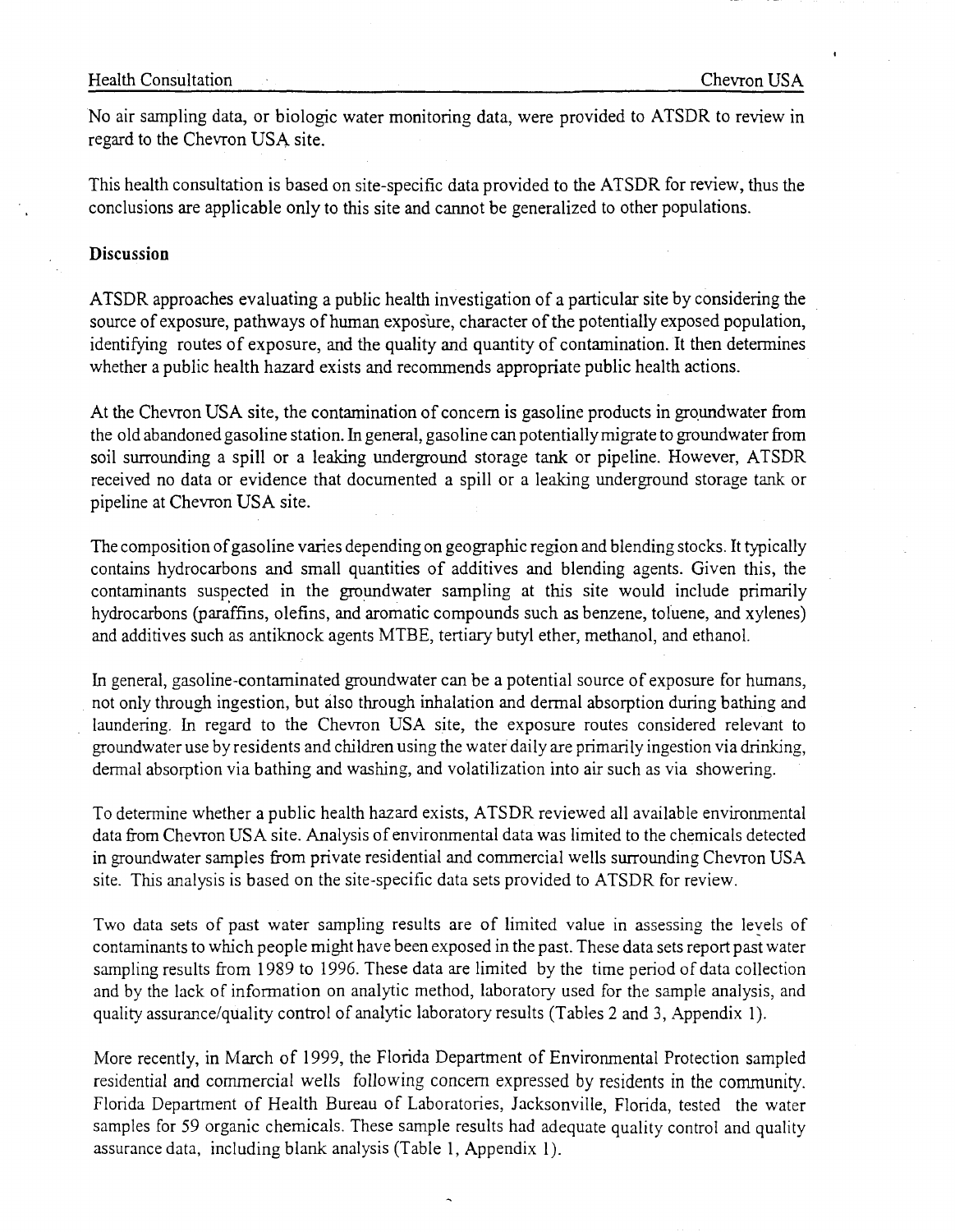All data sets provided to ATSDR were reviewed. ATSDR assembled tables summarizing each data set for ease of presentation and discussion (Tables 1,2, and 3). The tables comprised water sample results with the maximum concentration of the chemical and the date and location of the sample. The maximum concentration of the chemical was selected to use a conservative approach when going on to the next stage of identifying "contaminants of concern."

A "contaminant of concern" is merely a site-specific chemical substance that the health assessor has selected for further evaluation of potential health effects, i.e., the term does not imply any level of hazard. Generally, a chemical is selected as a contaminant of concern because its maximum concentration in air, water or soil (media) at the site exceeds at least one of ATSDR's screening **comparison** values. This approach is conservative by design.

ATSDR **comparison values** are media-specific (air, water, soil, or food chain) concentrations that are considered to be "safe" under default conditions of exposure. They are used as **screening** values in the preliminary identification of "contaminants of concern" at a site. **Comparison values are not thresholds** oftoxicity; that is, they are not bright lines above which persons will get sick and below which they are safe. Although concentrations at or below the relevant comparison value may reasonably be considered safe, any environmental concentration that exceeds a comparison value would not automatically be expected to produce adverse health effects. In fact, the whole purpose behind these highly conservative (erring on the side of human safety) health-based standards and guidelines is to recognize and resolve potential public health problems before they become actual health hazards. The probability that adverse health outcomes will occur depends not on environmental concentrations alone but on site-specific conditions and an individual's lifestyle, predisposition, and genetic susceptibility that affect the route, magnitude, and duration of actual exposure. Refer to glossary for specific definitions of the comparison values.

ATSDR also selects as "contaminants of concern," for further evaluation and discussion, any detected substances for which ATSDR has no comparison values, and any substance about which the community has expressed special concern. Methyl tertiary-butyl ether, or MTBE, is a "contaminant of concern" at the Chevron USA site because of special concern by the community.

### 1999 Sampling Data

In the most recent and best quality data set of groundwater sampling at the Chevron USA site in 1999, MTBE was detected, and was above the analytical method detection limit. MTBE was detected at the **maximum** concentration of 6.2 ppb  $(\mu \varrho/L)$ . This maximum concentration is well below the ATSDR health screening comparison value of 3,000 ppb child EMEG, theoretically the most sensitive population. In addition, it falls below the most conservative screening comparison value for MTBE, EPA's Long Term Health Advisory, 20 ppb  $(\mu g/L)$ . To protect consumer acceptance of the water, this EPA screening comparison value is based on the odor or taste of the chemical. EPA Drinking Water Advisory for MTBE states, "Comparison indicates that there are four to five orders of magnitude between the 20-40  $\mu$ g/L range and concentrations associated with observed ranges of effects in animals. There is little likelihood that an MTBE concentration of20-40  $\mu$ g/L would cause adverse health effects in humans, recognizing that some people may detect the chemical below this range. It can be noted that at this range of concentrations, the margins of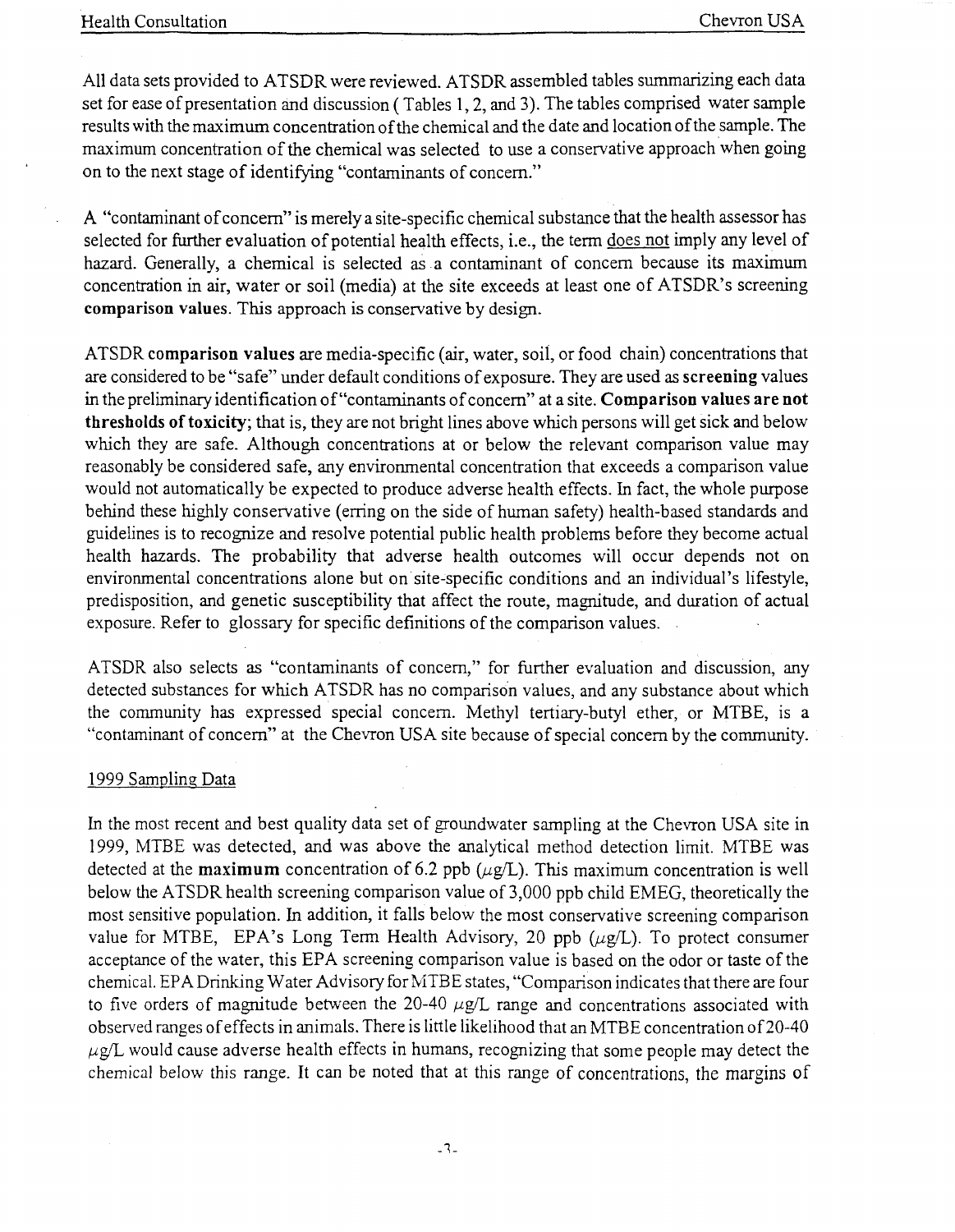exposure are about 10 to 100 times greater than would be provided by an EPA reference dose for noncancer effects." [15].

The levels ofMTBE reported in the 1999 data set are below all relevant health-based screening comparison values, and as a result are not expected to cause any adverse human health effects. Studies have been conducted on the concentrations ofMTBE in drinking water at which individuals respond to the odor or taste of this chemical. Human responses vary widely in this respect. Persons who are sensitive can detect MTBE at very low concentrations below this range; others do not taste or smell the chemical at even much higher concentrations. If the EPA Long Term Health Advisory (LTRA) was primarily based on the *adverse 'health and toxicologic information,* as is usual, the LTHA would be approximately 3,000  $\mu$ g/L (i.e., the health-based ATSDR child EMEG). Because the LTRA is based on odor or taste threshold, it provides and even wider margin of safety [15] (Appendix 2, general discussion of MTBE).

In this 1999 data set, three other chemicals were detected, monochlorobenzene, paradichlorobenzene, and isopropylbenzene; however, they were reported with result qualifiers stating that the result was the detection limit of the method. All were below 0.5 ppb  $(\mu \varrho/L)$ . These levels are well below all relevant health-based screening comparison values and as a result, are not expected to cause any adverse human health effects. Benzene was not detected in any of the samples from this data set.

Because no data were provided to quantify air ( inhalation) and dermal exposures, EPA devised an estimated total exposure method has been This method estimates the total combined exposure from all relevant exposure routes by assuming the total exposure is twice that of the ingestion exposure. In addition to ingestion from drinking water, this result would encompass inhalation, and to a lesser extent, dermal exposures encountered during daily activities such as showering, washing dishes, and doing laundry, etc.[ 16]. Applying this EPA estimated total exposure method, the resultant levels representing all exposure routes are not expected to cause any adverse human health effects.

For all chemicals detected in these data, the maximum levels detected fall below 1999 Florida Department of Health Guidance Concentrations for drinking water. Table 1 in Appendix 1 gives a detailed list and summary of specific levels and relevant comparison values and a glossary defining each comparison value.

### Past sampling data of the Chevron USA site

The two other data sets of past water sampling data collected in the years 1989 through 1996 are of questionable quality and representativeness, as discussed previously. Thus they should be interpreted with caution. Given this, the chemicals detected were benzene, chloromethane, dibromochloromethane, ethylbenzene, isopropylbenzene, monochlorobenzene, MTBE, paradichlorobenzene, toluene, and xylenes.

Of these, chloromethane, isopropylbenzene, monochlorobenzene, and para-dichlorobenzene were detected in residential water samples at *maximum* levels (with undefined result qualifiers) below 0.5 ppb  $(\mu g/L)$ . These levels are well below all relevant health-based screening comparison values for ingestion, and as a result, are not expected to cause any adverse human health effects.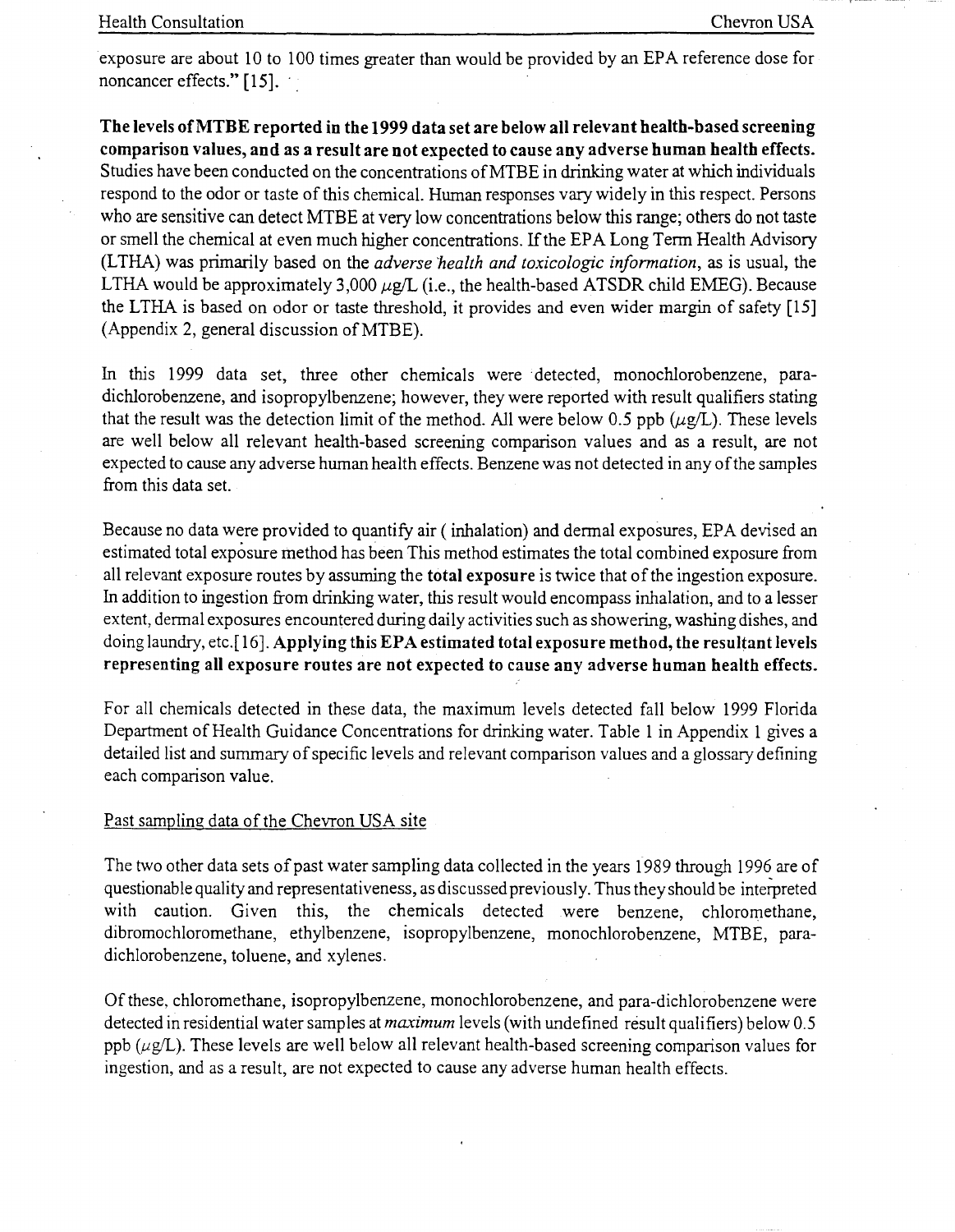Dibromochloromethane was detected in residential water samples at a *maximum* level of 8 ppb ( $\mu$ g/L). Using the ATSDR CREG, 0.4 ppb ( $\mu$ g/L), which is calculated taking into account that this chemical is a possible human carcinogen, and EPA's Risk Based Concentration for tap water, this maximum level detected is extrapolated to estimate a conservative theoretical lifetime estimate of 1.9 cases excess cancer risk per 100,000 persons, assuming a lifetime exposure (70 years) to water of 8 ppb or  $\mu g/L$  of dibromochloromethane, ingested at 2 liters per day. However, dibromochloromethane was only detected in three of all the samples taken, and only in the year 1994, and has not been detected in any samples since 1994. Thus, taking into account this limited exposure, the theoretical excess cancer risk would likely be much lower. In addition, this maximum level falls below all other health-based screening comparison values, and, as a result, is not expected to cause any adverse human health effects. In addition, dibromochloromethane was not detected in the most recent 1999 water sampling data analysis.

Ethylbenzene, toluene, and xylenes were detected in monitoring wells only at the Chevron site; however, each of these chemicals was detected only once, and *not detected in any other monitoring wells or residential sampling wells* in these data sets, and has not been detected in samples since 1995. The *maximum* levels detected for these chemicals are well below all relevant health-based screening comparison values, and as a result, are not expected to cause any adverse health effects. Because the monitoring wells were not used by residents, no exposure of residents to these levels occurred. In addition, these chemicals were not detected in the most recent 1999 water sampling data analysis.

Benzene was detected in sampling results in the data set from the community member at a maximum level of 380 ppb ( $\mu$ g/L). This level was detected in a 1991 sample from a monitoring well only, and not detected after 1992, and was *not detected in any other monitoring wells or sampling wells.*  Because the monitoring well was not used by residents, no exposure of residents to this level of benzene occurred in 1991. Because benzene was not detected in this monitoring well's samples after *1992, or in any other monitoring wells or residential sampling wells during the sampling time period,* it is not expected to cause any adverse health effects. In addition, the most recent data from 1999 did not detect benzene in any of the groundwater samples.

MTBE was detected in both the past sampling result data sets. The *maximum* level of MTBE detected was 352 ppb ( $\mu$ g/L). This level was detected in a 1990 sample from an on-site well that is no longer in use. The MTBE levels measured at this on-site well have since decreased steadily over the sampling years, down to 33 ppb ( $\mu$ g/L) in 1996, the last sampling year in the data sets. In summary, the *maximum* concentration ofMTBE detected in these past water-sampling data sets, 352 ppb ( $\mu$ g/L) in 1990 from an on-site well no longer in use, is well below the ATSDR health-based screening comparison value of 3,000 ppb child EMEG, the theoretically most sensitive popuiation, and as a result, is not expected to cause any adverse health effects. MTBE was not detected in samples from three other on-site monitoring wells since 1994.

The most recent 1995 and 1996 maximum MTBE levels from residential wells fall below the most conservative screening comparison value for MTBE, EPA's Long Term Health Advisory, 20 ppb  $(\mu g/L)$ , and as a result, are not expected to cause any adverse health effects. MTBE levels for residential wells sampled in these data sets ranged from ND (not detected) to a maximum of 46 ppb ( $\mu$ g/L), which was detected in a 1992 sample. Overall, the levels of MTBE measured in residential wells have decreased steadily over the sampling years, to a maximum of 20 ppb

-5-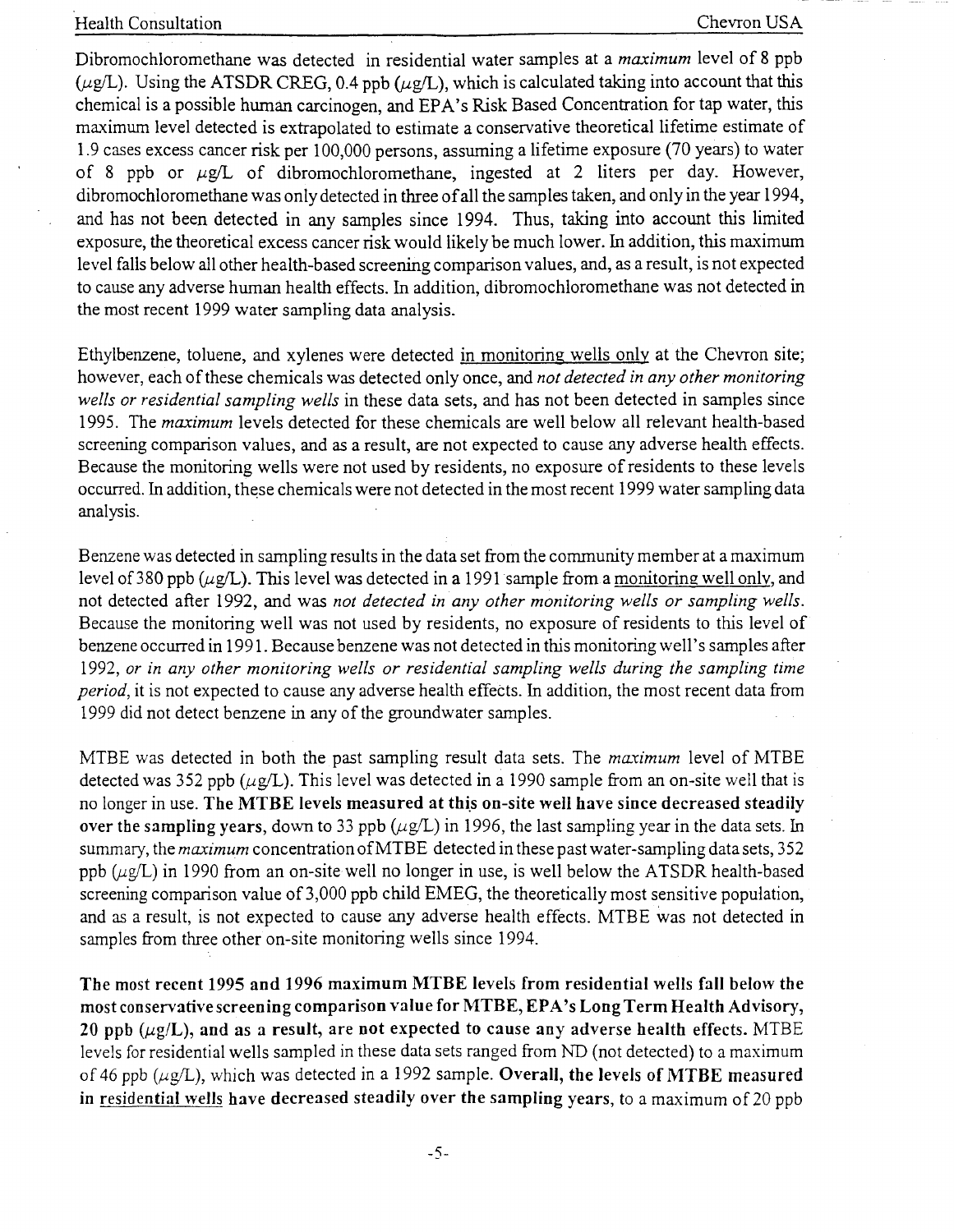( $\mu$ g/L) in 1995, down to a maximum of 10 ppb ( $\mu$ g/L) in 1996, the most recent year of sampling in these data sets. In addition, the most recent 1999 water-sampling data set for the Chevron USA site shows MTBE was detected in residential sampling wells at the *maximum* concentration of 6.2 ppb  $(\mu g/L)$ , as previously discussed (Appendix 2, general discussion of MTBE).

Because no data were provided to quantify air (inhalation) and dermal exposures, EPA devised an estimated total exposure method. This method estimates the total combined exposure from all relevant exposure routes by assuming the **total exposure** is twice that of the ingestion exposure. In addition to ingestion from drinking water, this result would encompass inhalation, and to a lesser extent, dermal exposures encountered during daily activities such as showering, washing dishes, and doing laundry, etc.<sup>[16]</sup>. Applying this EPA estimated total exposure method, the resultant levels representing all exposure routes are not expected to cause any adverse human health effects.

Tables 2 and 3 in Appendix 1 give a detailed list of specific levels and relevant comparison values and a glossary defining each comparison value.

Because no biologic water-monitoring data were provided to ATSDR to review, this ATSDR evaluation could not evaluate the possible biologic contamination of the private wells near Chevron USA site. Furthermore, at this site, no information was provided to indicate where the residential septic tanks are located in relation to the wells. If the septic tanks are located upgradient from the wells, biologic contamination may possibly leach or migrate into the underlying shallow groundwater from leaking septic tanks. . .

Shallow private wells near septic tanks are more susceptible than are other water supplies to biologic contamination (i.e., coliform bacteria from feces, viruses such as hepatitis A, protozoa such as *Giardia* and *Cryptosporidium*, and parasites). In a Canadian study conducted in 1997, 53% of shallow well's groundwater contained biologic contamination above drinking water regulatory levels. When a septic tank was present less then 30 meters from the well, 75% of those groundwater wells contained contamination [12]. In addition, nitrate contamination of water supplies can result from malfunctioning septic systems. Consequently, persons using septic tanks should be encouraged to have their private water supply tested for primary public health indicators-nitrates and coliform bacteria. [17].

### ATSDR's Child Health Initiative

The Child Health Initiative recognizes that the unique vulnerabilities of infants and children demand special emphasis in communities faced with contamination of environmental media. As part ofthis initiative, ATSDR health consultations must indicate whether any site-related exposures are of particular concern for children. At this site, sampling has identified contaminants in the groundwater at the Chevron USA site. From the data reviewed, ATSDR did not identify any chemical contaminants at levels that would pose health hazards to children who use this groundwater.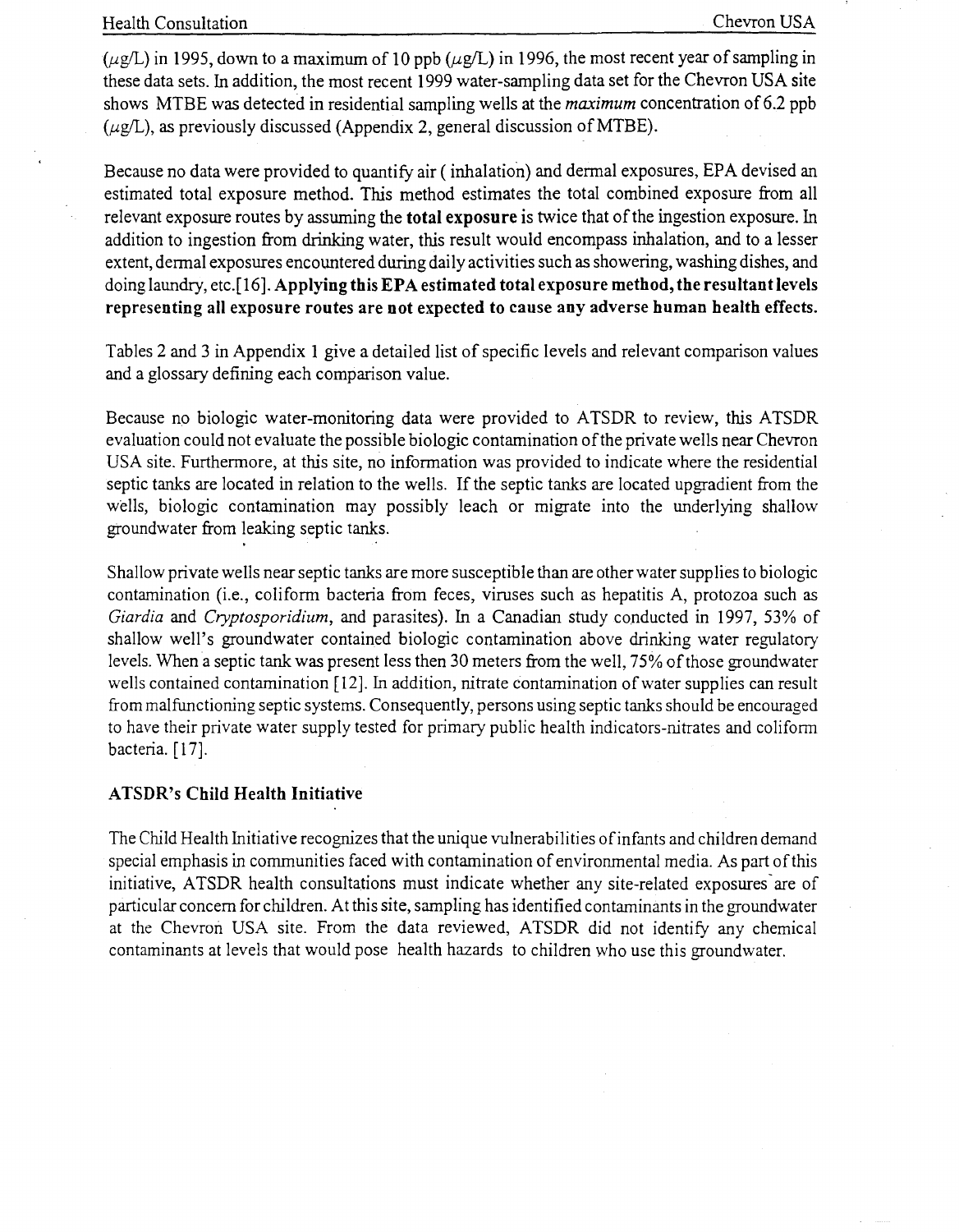### **Conclusions**

Using the data reviewed, ATSDR concludes:

- 1. The levels of chemicals identified in groundwater samples from private wells at the Chevron USA site represent **no apparent public health hazard.** ATSDR uses this category for sites where human exposure to contaminated media may be occurring, may have occurred in the past, ormay occur in the future, but the exposure is not expected to cause adverse health effects. This determination is based on site-specific data provided to ATSDR for review.
- 2. Exposure through drinking, bathing, or washing fruit and vegetables to the levels of chemicals identified in the groundwater samples from the Chevron USA site are not expected to cause any adverse human health effects, including birth defects.
- 3. Past sampling data indicates a trend of declining contamination levels over time.

### **Recommendation**

1. Determine whether any biologic contamination from septic tanks is impacting the shallow, underlying groundwater near the site.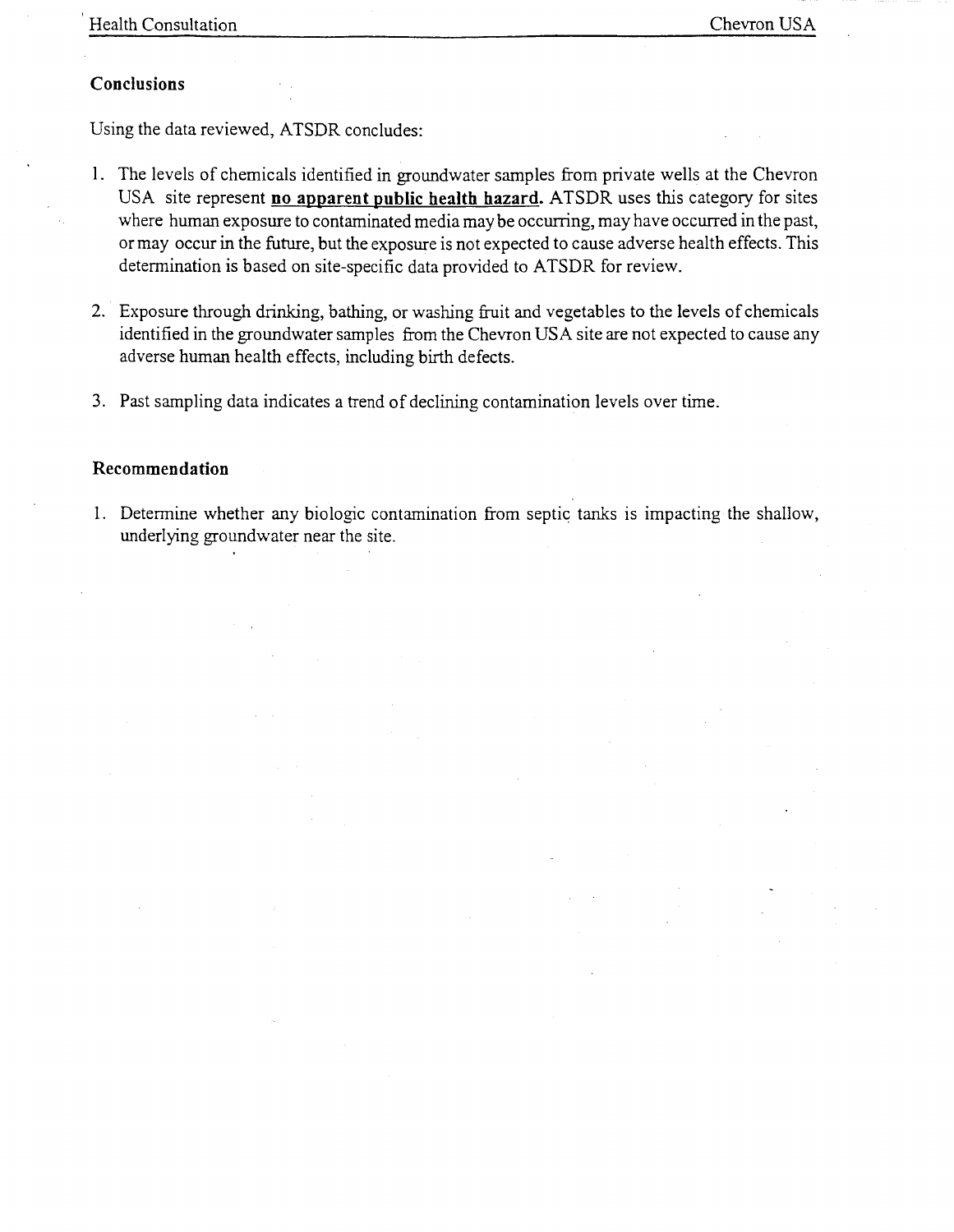### **References**

- 1. Agency for Toxic Substances and Disease Registry. Comparison values, September 1996
- 2. Agency for Toxic Substances and Disease Registry. Public health assessment guidance manual. Boca Raton, Florida: Lewis Publishers, 1992.
- 3. Agency for Toxic Substances and Disease Registry. Toxicological profile for methyl ter-butyl ether. Atlanta: U.S. Department of Health and Human Services, August 1997.
- 4. Agency for Toxic Substances and Disease Registry. Toxicological profile for 1,4 dichlorobenzene (update). Atlanta: U.S. Department of Health and Human Services, Dec. 1998.
- 5. Agency for Toxic Substances and Disease Registry. Toxicological Profile for bromoform/chlorodibromomethane. Atlanta: U.S. Department of Health and Human Services, Dec 1990.
- 6. Agency for Toxic Substances and Disease Registry. Toxicological profile for chlorobenzene. Atlanta: U.S. Department of Health and Human Services, Dec. 1990
- 7. Agency for Toxic Substances and Disease Registry. Toxicological profile for chloromethane (update). Atlanta: U.S. Department of Health and Human Services, Dec. 1998.
- 8. Agency for Toxic Substances and Disease Registry. Toxicological profile for vinyl chloride (update). Atlanta: U.S. Department of Health and Human Services, Dec. 1997.
- 9. Anon: Isopropylbenzene. TOMES CPS (Toxicology, Occupational Medicine and Environmental Series Information Series/Consolidated Point Solution), Micromedex, Inc., Englewood, CO (CD-ROM Version), 1999.
- 10. Environmental Protection Agency. Risk-based concentration table. Philadelphia: EPA Region III, May 1999 update
- 11. Andelman JB. Human exposures to volatile halogenated organic chemicals in indoor and outdoor air. Environ Health Perspect 1985;62:313-8.
- 12. Mercier M, Gaudreau D.La contamination de l'eau des puits prives par les nitrates en milieu rural en Monteregie, Bise 1997(Dec);7(6):11-3. [French]
- 13. White MC, Johnson CA, Ashlet DL, Buchta T, Pelletier DJ. Exposure to methyl ter-butyl ether from oxygenated gasoline in Stamford, Connecticut. Arch Environ Health 1995(May/June); 50(3):183-9.
- 14. Squillace PJ, Zogorsky JS, Wilber WG, Price CV. Preliminary assessment of the occurrence and possible sources of MTBE in groundwater in the United States, 1993-1994. Environmental Science and Technology, 1996;30(5):1721-30.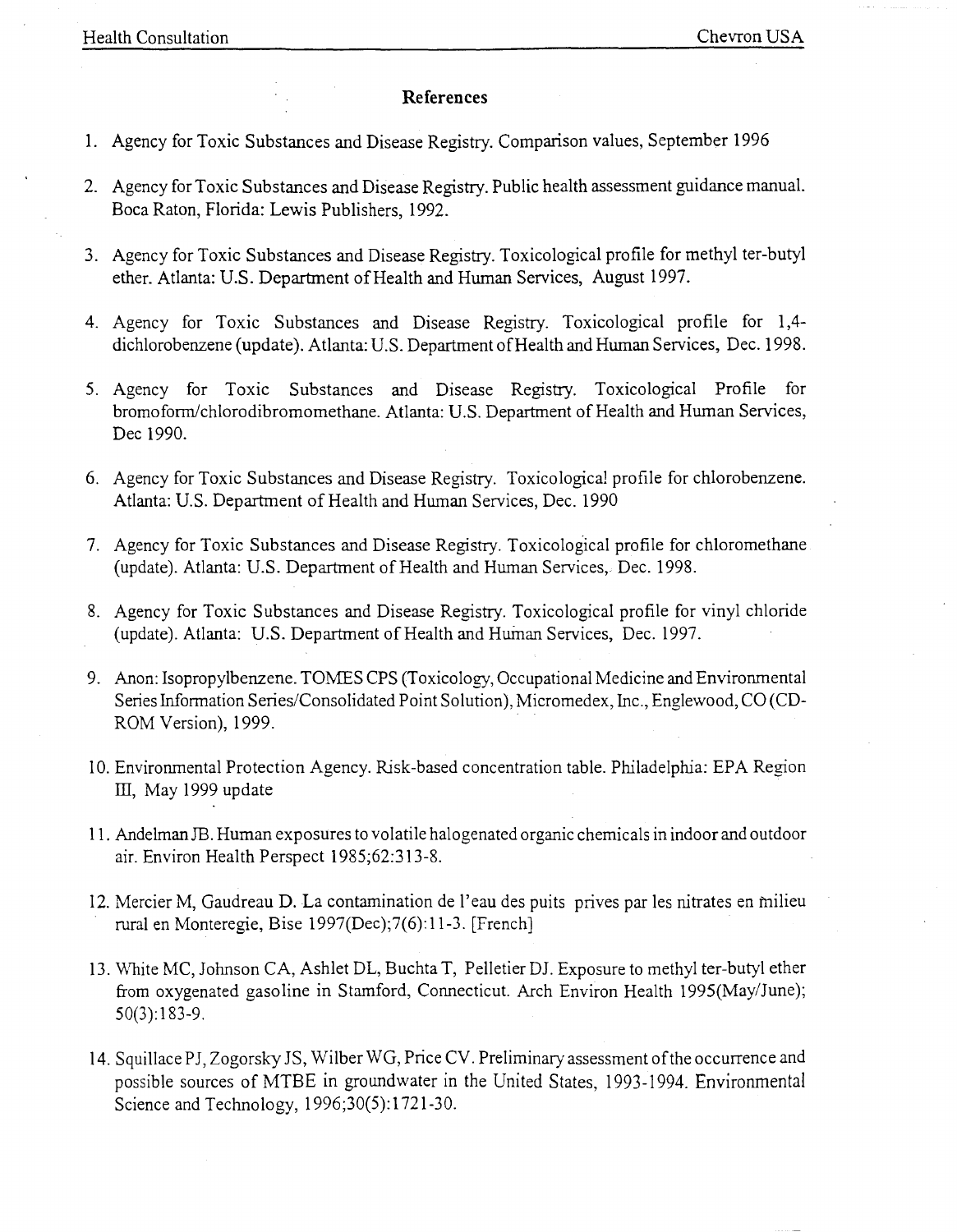- 15. Environmental Protection Agency. Drinking water advisory: consumer acceptability advice and health effects analysis on methyl tertiary-butyl ether (MTBE). Washington, DC: Office of Water. Environmental Protection Agency, 1997. EPA/822/F-97/009.
- 16. Environmental Protection Agency. Total exposure assessment methodology: In: (editors) Proceedings of the EPA/A&WMA Specialty Conference. Air and Waste Management Association, 1990. Washington, DC: United States Environmental Protection Agency. EP A/VIP-16.
- 17. Minnesota Department of Health. Environmental issues in primary care. Minneapolis-St. Paul: Freshwater Foundation. Minnesota Department of Health. 1991.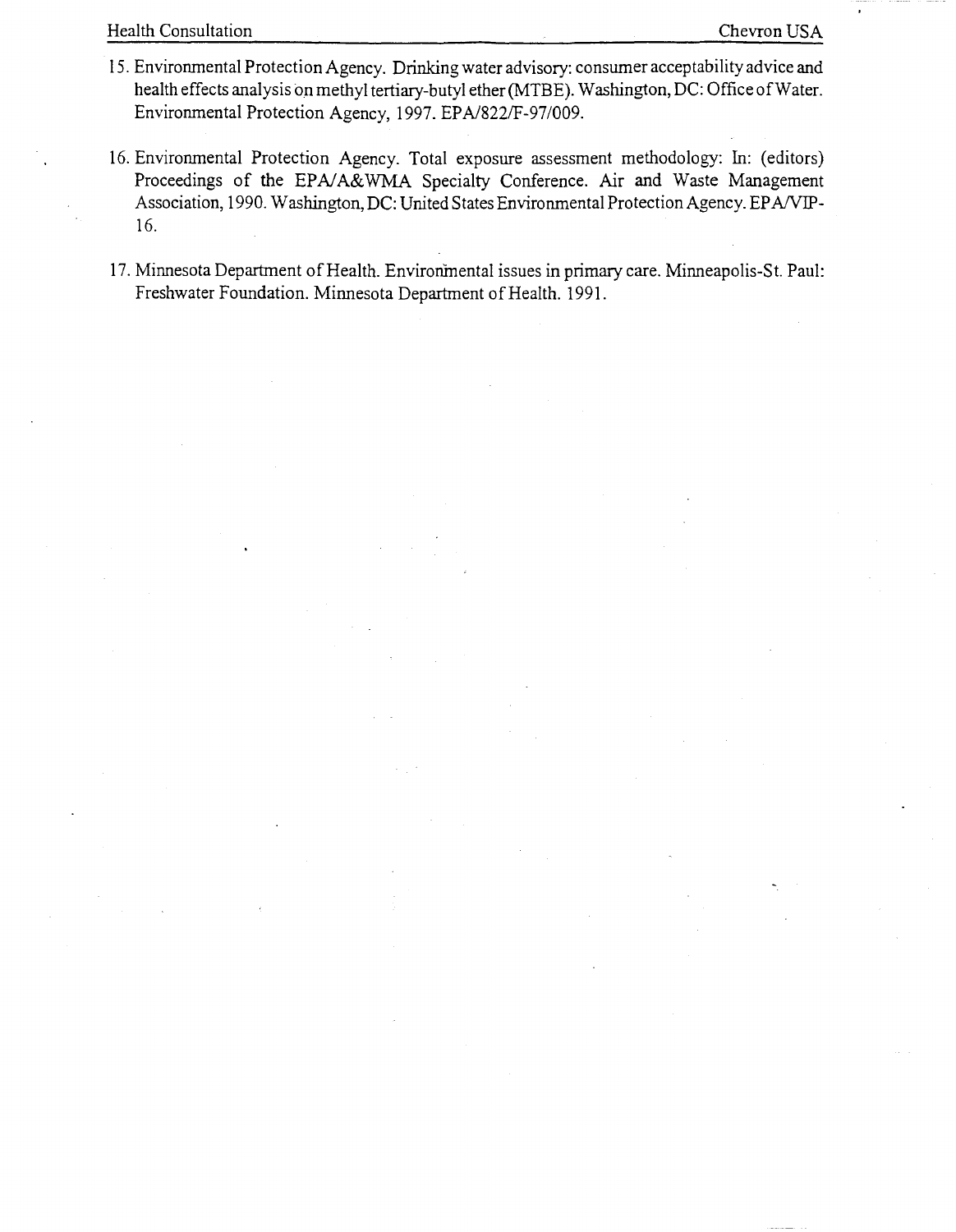### *Prepared by:*

Deanna K. Harkins MD, MPH Medical Officer Exposure Investigations and Consultations Branch Division of Health Assessment and Consultation

### *with assistance from:*

Sandra Palmieri MD, CSPQ Visiting Physician Medical Consultant in Public Health Montreal Public Health Office Maisonneuve-Rosemont Hospital Montreal, Quebec

### *Reviewed by:*

Maurice C. West, P.E., DEE Deputy Branch Chief Exposure Investigations and Consultations Branch Division of Health Assessment and Consultation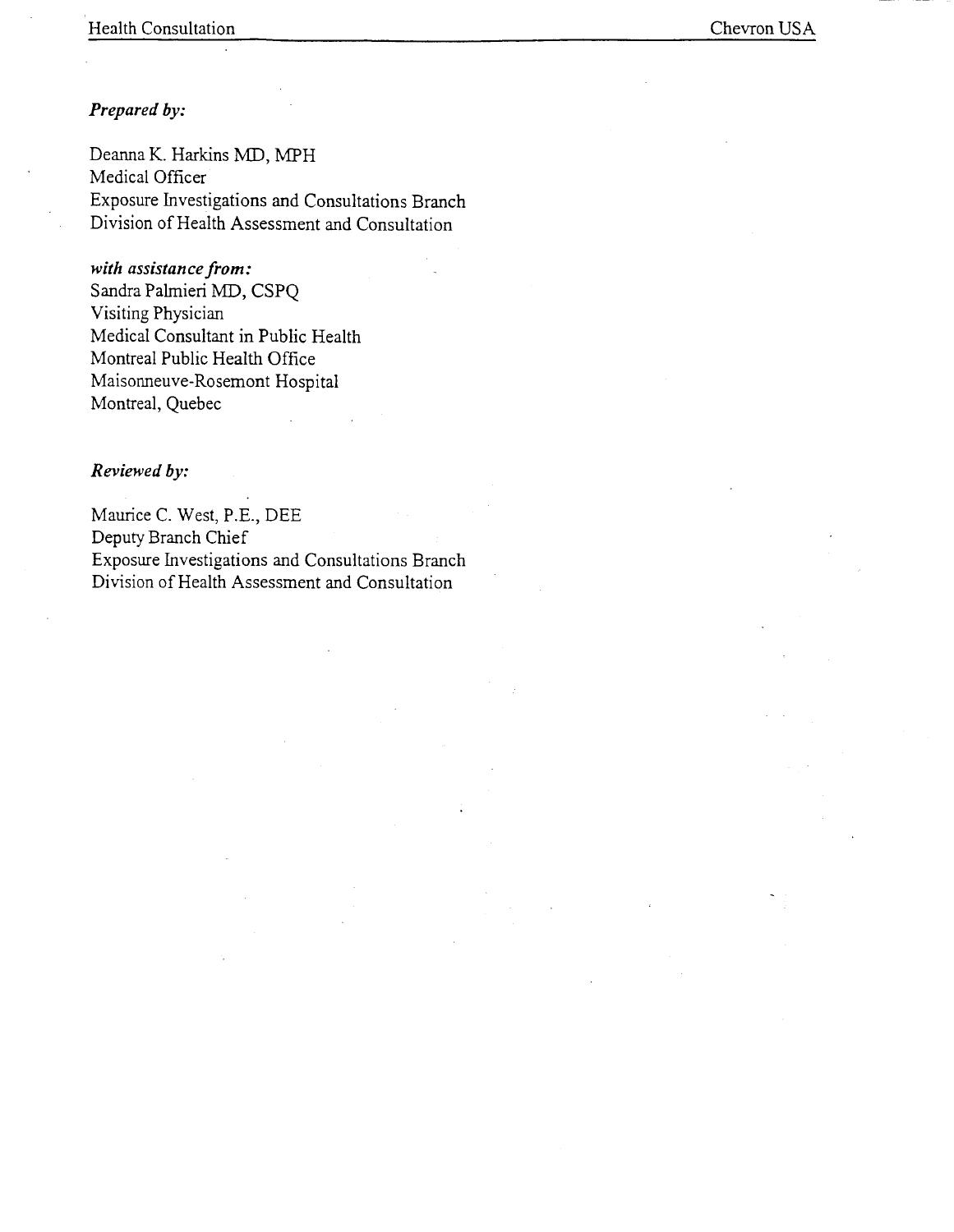### **Appendix 1**

Table 1 lists four chemicals that were reported by the Florida Department of Environmental Protection and the Florida Department of Health Bureau of Laboratories, Jacksonville, Florida, as detected in analysis of water samples from March 1999. Only one chemical, MTBE, was detected above the method-detection limit. The remaining 58 chemicals tested were reported with result qualifiers ( all samples). For 55 ofthese, the result qualifiers stated that the chemical was not detected in the sample tested, and the result reported was the method-detection limit by default. Three chemicals were reported as detected; however not at levels above the method- detection limit, and the result reported is the method-detection limit by default.

The method-detection limit for vinyl chloride, a known human carcinogen, in this laboratory analysis is 0.22 ppb ( $\mu$ g/L). This is above the most stringent comparison value for vinyl chloride, 0.2 ppb  $(\mu$ g/L), the chronic EMEG for a child. However, for each sample analyzed, the result reported for vinyl chloride is accompanied by a result qualifier, stating that it was not detected, and the result reported is the method-detection limit by default. Thus, the true concentration could reasonably fall below 0.2 ppb ( $\mu$ g/L) because of analytic variability and because the difference between the methoddetection limit and the comparison value,  $0.02$  ppb ( $\mu$ g/L), falls within laboratory experimental error. In addition, the method-detection limit for vinyl chloride does fall below the other relevant screening health-based guidelines for vinyl chloride: the adult chronic EMEG of 0.7 ppb ( $\mu$ g/L), the CLHA of 10 ppb ( $\mu$ g/L), and the MCL of 2 ppb ( $\mu$ g/L). As a result, the level of vinyl chloride, conservatively estimated as the method-detection limit, is not expected to cause any adverse human health effects.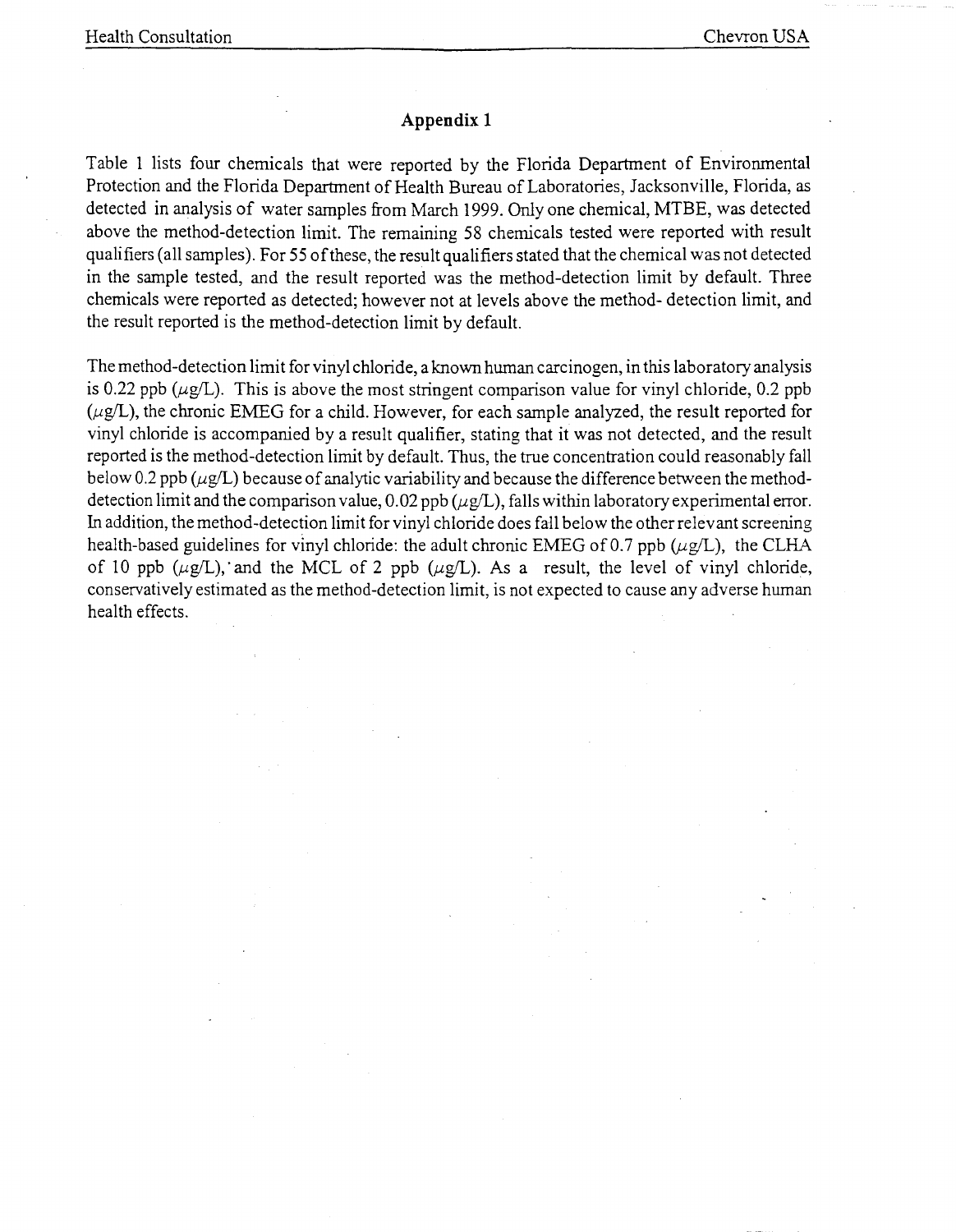| Chemicals Detected                                   | Levels in                 |                |     |                |                            |      |   |                                                                                                                                                                                                                                                                                                                |  |  |
|------------------------------------------------------|---------------------------|----------------|-----|----------------|----------------------------|------|---|----------------------------------------------------------------------------------------------------------------------------------------------------------------------------------------------------------------------------------------------------------------------------------------------------------------|--|--|
|                                                      | $\mu$ g/L or ppb          |                |     |                |                            |      |   |                                                                                                                                                                                                                                                                                                                |  |  |
|                                                      | Commercial<br>Levels 1999 |                |     |                | Residential<br>Levels 1999 |      |   | Comparison Values                                                                                                                                                                                                                                                                                              |  |  |
|                                                      | 1                         | $\overline{2}$ | 1   | $\overline{2}$ | $\overline{3}$             | 4    | 5 |                                                                                                                                                                                                                                                                                                                |  |  |
| Monochlorobenzene (voc)                              |                           |                |     | 0.21           | 0.21                       | 0.21 |   | 0.21 110 $\mu$ g/L (EPA Risk-Based<br>Concentration-tap water)<br>700 ppb (Chronic RMEG Adult)<br>200 ppb (Chronic RMEG Child)<br>10,000 ppb (Inter. EMEG Adult)<br>4,000 ppb (Inter. EMEG Child)<br>2,000 ppb (CLHA)<br>100 ppb (LTHA)<br>$100$ ppb (MCL)<br>13,000 ppb (EPA Risk-Based<br>Concentration-air) |  |  |
| Para-Dichlorobenzene (voc)                           |                           |                |     | 0.24           |                            |      |   | 47 µg/L C(EPA Risk-Based<br>Concentration-tap water)<br>10,000 ppb (Inter. EMEG Adult)<br>4,000 ppb (Inter. EMEG Child)<br>10,000 ppb (CLHA)<br>75 ppb (MCL)<br>100 ppb (Chronic inhal. MRL)<br>200 ppb (Interm. inhal. MRL)<br>4,600 ppb (EPA Risk-Based<br>Concentration-air)                                |  |  |
| Isopropylbenzene (voc)                               |                           |                |     |                |                            |      |   | 0.20 660 $\mu$ g/L (EPA Risk-Based<br>Concentration-tap water)<br>1000 ppb (Chronic RMEG Adult)<br>400 ppb (Chronic RMEG Child)<br>82,000 ppb (EPA Risk-Based<br>Concentration-air)                                                                                                                            |  |  |
| MTBE (voc)                                           | 1.7                       | 1.0            | 3.8 | 1.6            | 5.1                        | 2.3  |   | 6.2 6,300 $\mu$ g/L (EPA Risk-Based<br>Concentration-tap water)<br>10,000 ppb (Inter. EMEG Adult)<br>3,000 ppb (Inter. EMEG Child)<br>3,000 ppb (CLHA)<br>20 ppb (LTHA) -see discussion in<br>separate appendix.<br>700 ppb (chronic inhal. MRL)<br>700 ppb (interm. inhal. MRL)                               |  |  |
| ppb= parts per billion (ppb equivalent to $\mu$ g/L) |                           |                |     |                |                            |      |   | $MTBE = Methyl$ ter-butyl ether                                                                                                                                                                                                                                                                                |  |  |
| $\mu$ g/L= micrograms/liter (water)                  |                           |                |     |                |                            |      |   | voc = volatile organic compound                                                                                                                                                                                                                                                                                |  |  |

Table 1. Chemicals detected in groundwater samples. Chevron USA, Holiday, Florida,. March 1999

\*Important: Sample results had adequate quality controVquality assurance data, including blank analysis.

Results shown as shaded (0.00) means the chemical was detected, but at a level lower than the methoddetection limit and the level reported is the method-detection limit. This represents a conservative estimate of the chemical level.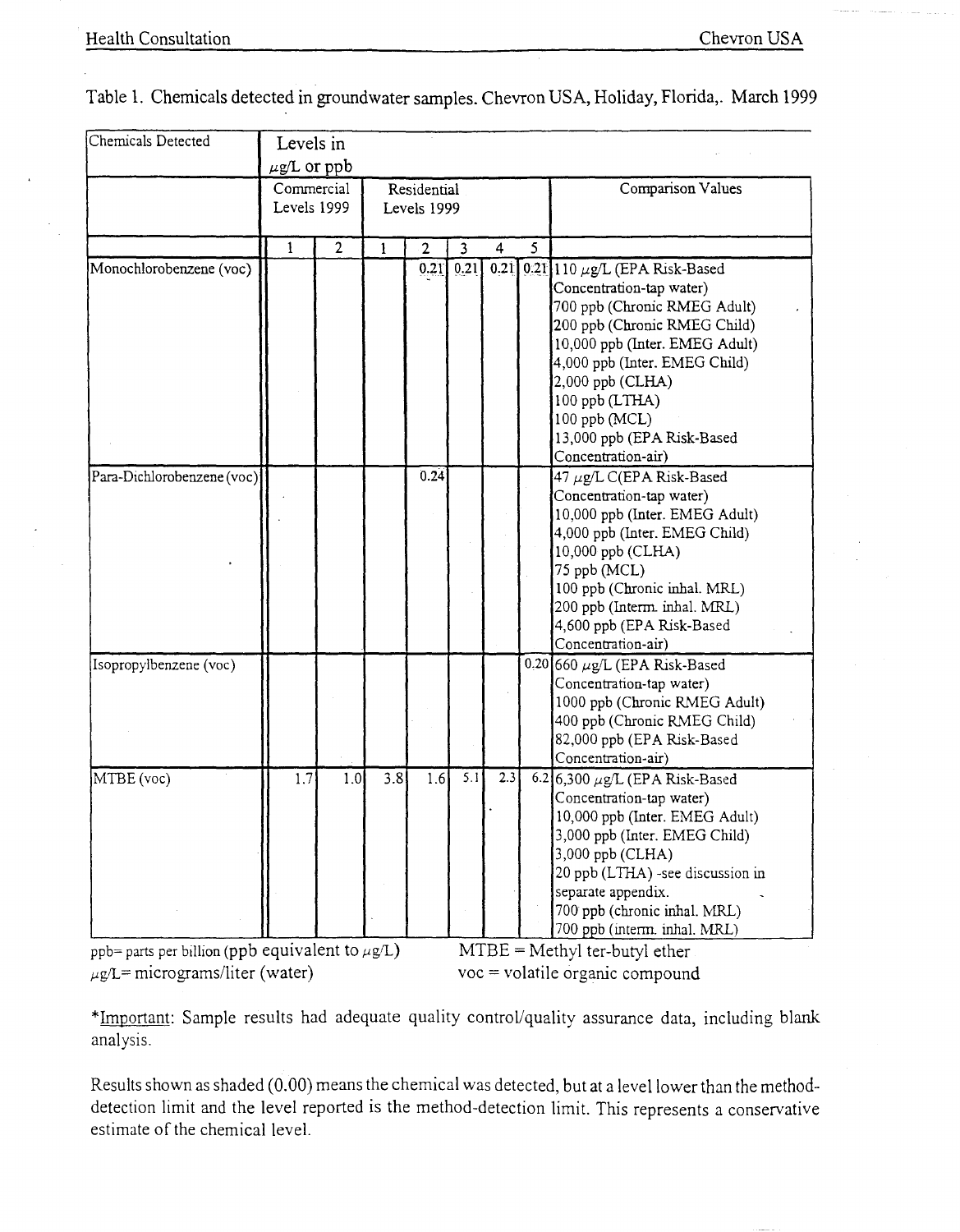### Health Consultation Chevron USA

Table 2 lists chemicals that were reported by the Florida Department of Health, Jacksonville, Florida, as detected in analysis of water samples from 1989 to 1995. Table 2 lists only the sample results in which a chemical was detected. Representativeness of the Florida Department of Health sampling results is limited. Representativeness is defined as the degree to which data accurately and precisely represent an environmental condition. This includes sample design; sample quantity; sample-collection methods; and the date, timing, and location of sampling. In addition, the data set is limited in scope by the overall time period of data collection and by the lack of information on the laboratory used for sample analysis, on the analytic method, and on the quality assurance/quality control of analytic laboratory results. No information was provided on the analytic method-detection limits. No blank sampling data were included. No data were presented to characterize background levels off site for comparison. In addition, many sample results were reported with result qualifiers that were not defined. Thus, this data set does not meet quality assurance/quality control criteria and consequently represents possibly unreliable data that could lead to inaccurate conclusions.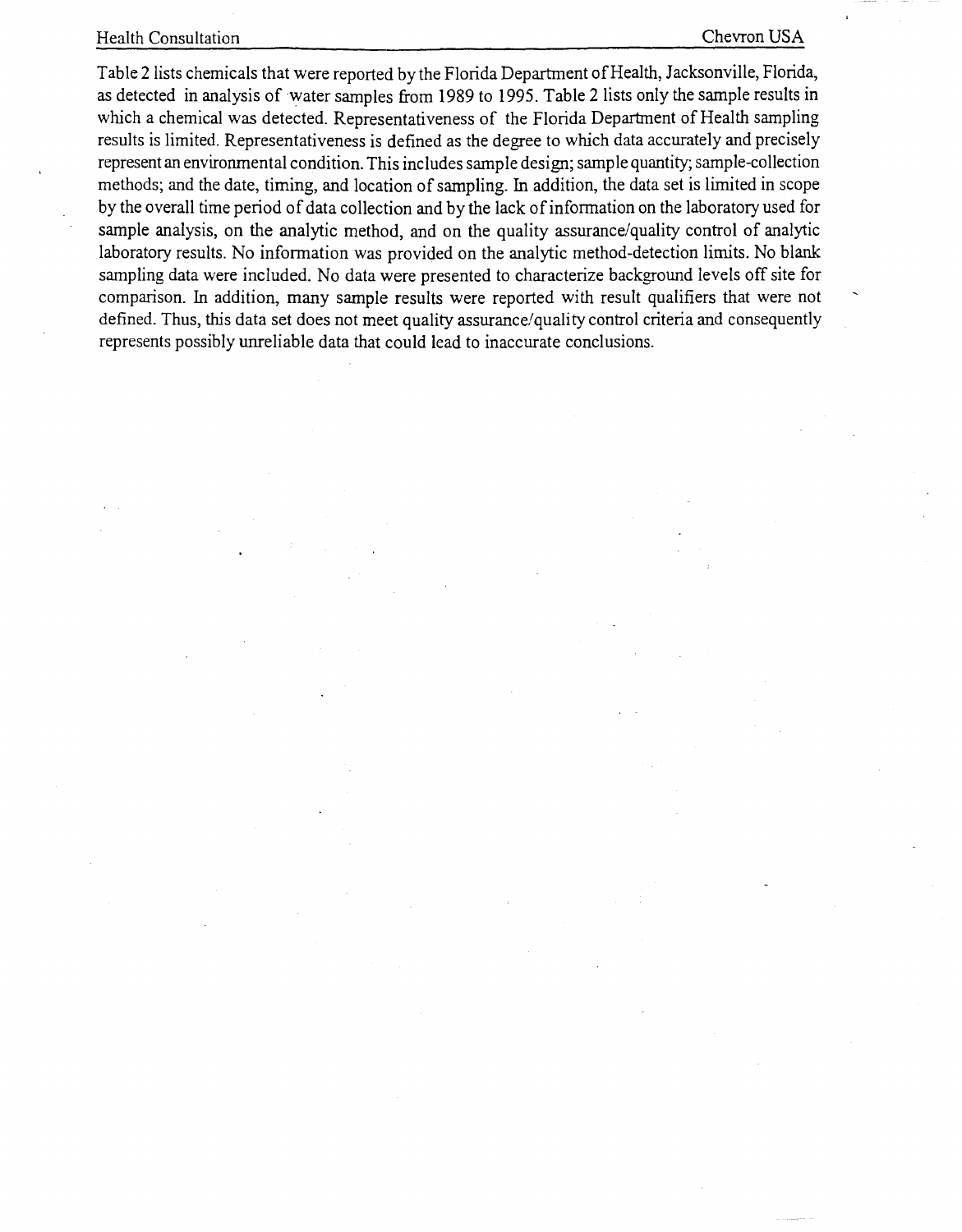# Table 2. Chemicals detected in water samples. Chevron USA, Holiday, Florida, 1989 to 1995

| Chemicals<br>Detected         | Maximum<br>level<br>detected<br>$(\mu g/L \text{ or } \text{ppb})$ | Sampling date and<br>location of sample with<br>maximum level detected | Comparison Values <sup>1</sup><br>$[1,3-10]$                                                                                                                                                                                                                                                                        |
|-------------------------------|--------------------------------------------------------------------|------------------------------------------------------------------------|---------------------------------------------------------------------------------------------------------------------------------------------------------------------------------------------------------------------------------------------------------------------------------------------------------------------|
| Chloromethane (voc)           | $0.41*$                                                            | 1995; Residence                                                        | 2.1 $\mu$ g/L C(EPA Risk-Based<br>Concentration-tap water)<br>400 ppb (CLHA)<br>3 ppb (LTHA)<br>50 ppb (Chronic inhal. MRL)<br>200 ppb (Interm. inhal. MRL)                                                                                                                                                         |
| Monochlorobenzene (voc)       | $0.15*$                                                            | 1994; Residence                                                        | 110 $\mu$ g/L (EPA Risk-Based<br>Concentration-tap water)<br>700 ppb (Chronic RMEG<br>Adult)<br>200 ppb (Chronic RMEG<br>Child)<br>10,000 ppb (Inter. EMEG<br>Adult)<br>4,000 ppb (Inter. EMEG<br>Child)<br>2,000 ppb (CLHA)<br>100 ppb (LTHA)<br>100 ppb (MCL)<br>13,000 ppb (EPA Risk-Based<br>Concentration-air) |
| para-Dichlorobenzene<br>(voc) | $0.14*$                                                            | 1995; Residence                                                        | 0.47 $\mu$ g/L C(EPA Risk-Based<br>Concentration-tap water)<br>10,000 ppb (Inter. EMEG<br>Adult)<br>4,000 ppb (Inter. EMEG<br>Child)<br>10,000 ppb (CLHA) -<br>75 ppb (MCL)<br>100 ppb (Chronic inhal.<br>MRL)<br>200 ppb (Interm. inhal. MRL)<br>4,600 ppb (EPA Risk-Based<br>Concentration-air)                   |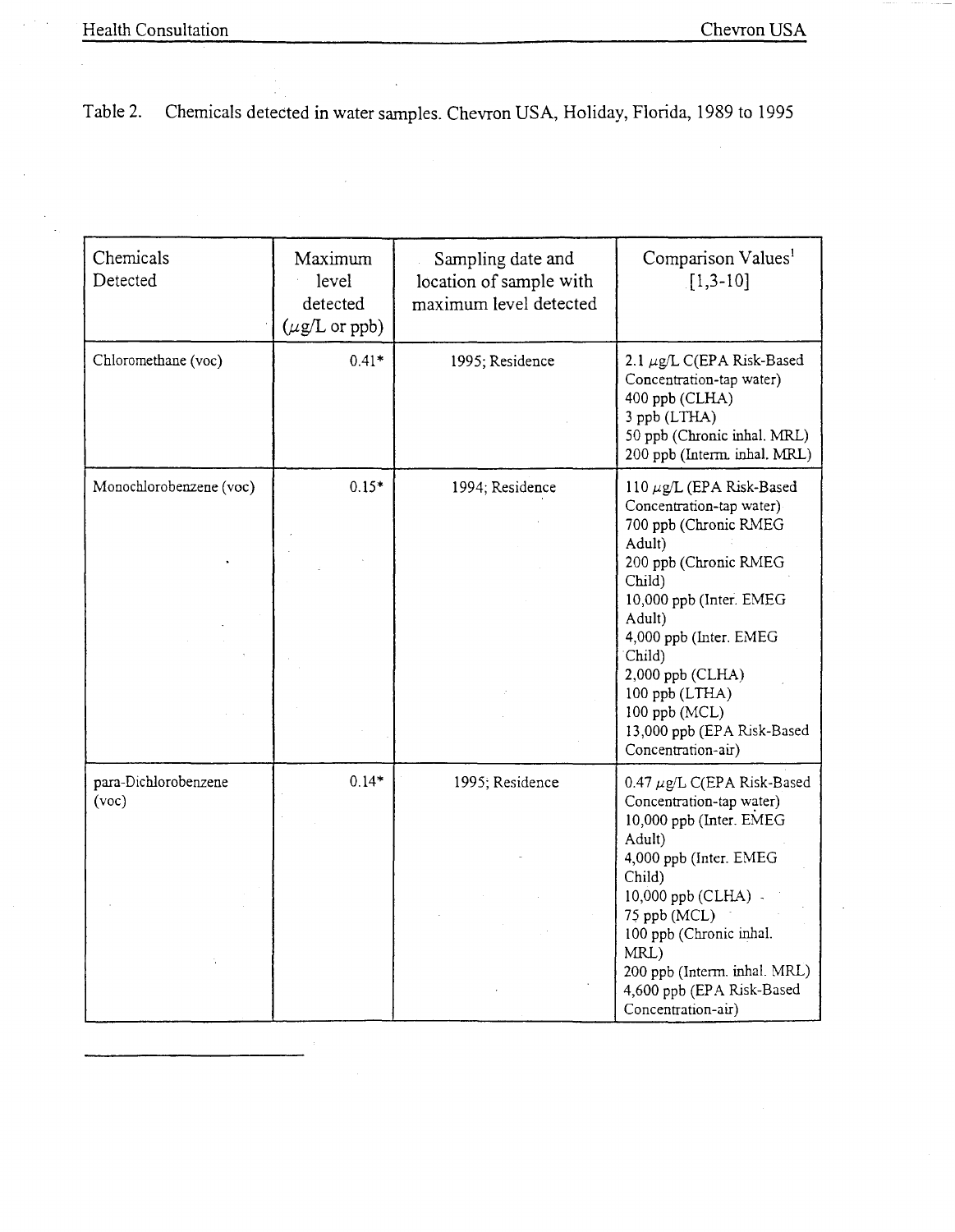| <b>Health Consultation</b> |
|----------------------------|
|                            |

Chevron USA

| Isopropylbenzene (voc)        | $0.21*$ | 1995; Commercial Location | 660 $\mu$ g/L (EPA Risk-Based<br>Concentration-tap water)<br>1000 ppb (Chronic RMEG<br>Adult)<br>400 ppb (Chronic RMEG<br>Child)<br>82,000 ppb (EPA Risk-Based<br>Concentration-air)                                                                                                                                 |
|-------------------------------|---------|---------------------------|----------------------------------------------------------------------------------------------------------------------------------------------------------------------------------------------------------------------------------------------------------------------------------------------------------------------|
| MTBE (voc)                    | 35      | 1993; Residence           | 6,300 $\mu$ g/L (EPA Risk-Based<br>Concentration-tap water)<br>10,000 ppb (Inter. EMEG<br>Adult)<br>3,000 ppb (Inter. EMEG<br>Child)<br>3,000 ppb (CLHA)<br>20 ppb (LTHA) -see<br>discussion in separate<br>appendix.<br>700 ppb (chronic inhal.<br>MRL)<br>700 ppb (interm. inhal. MRL)                             |
| Dibromochloromethane<br>(voc) | 8       | 1994; Residence           | 0.13 $\mu$ g/L C(EPA Risk-Based<br>Concentration-tap water)<br>0.4 ppb (CREG)<br>700 ppb (Chronic RMEG<br>Adult)<br>200 ppb (Chronic RMEG<br>Child)<br>1,000 ppb (Chronic EMEG<br>Adult)<br>300 ppb (Chronic EMEG<br>Child)<br>2,000 ppb (CLHA)<br>60 ppb (LTHA)<br>87,000 ppb (EPA Risk-Based<br>Concentration-air) |

\*result reported with an undefined result qualifier. voc = volatile organic compound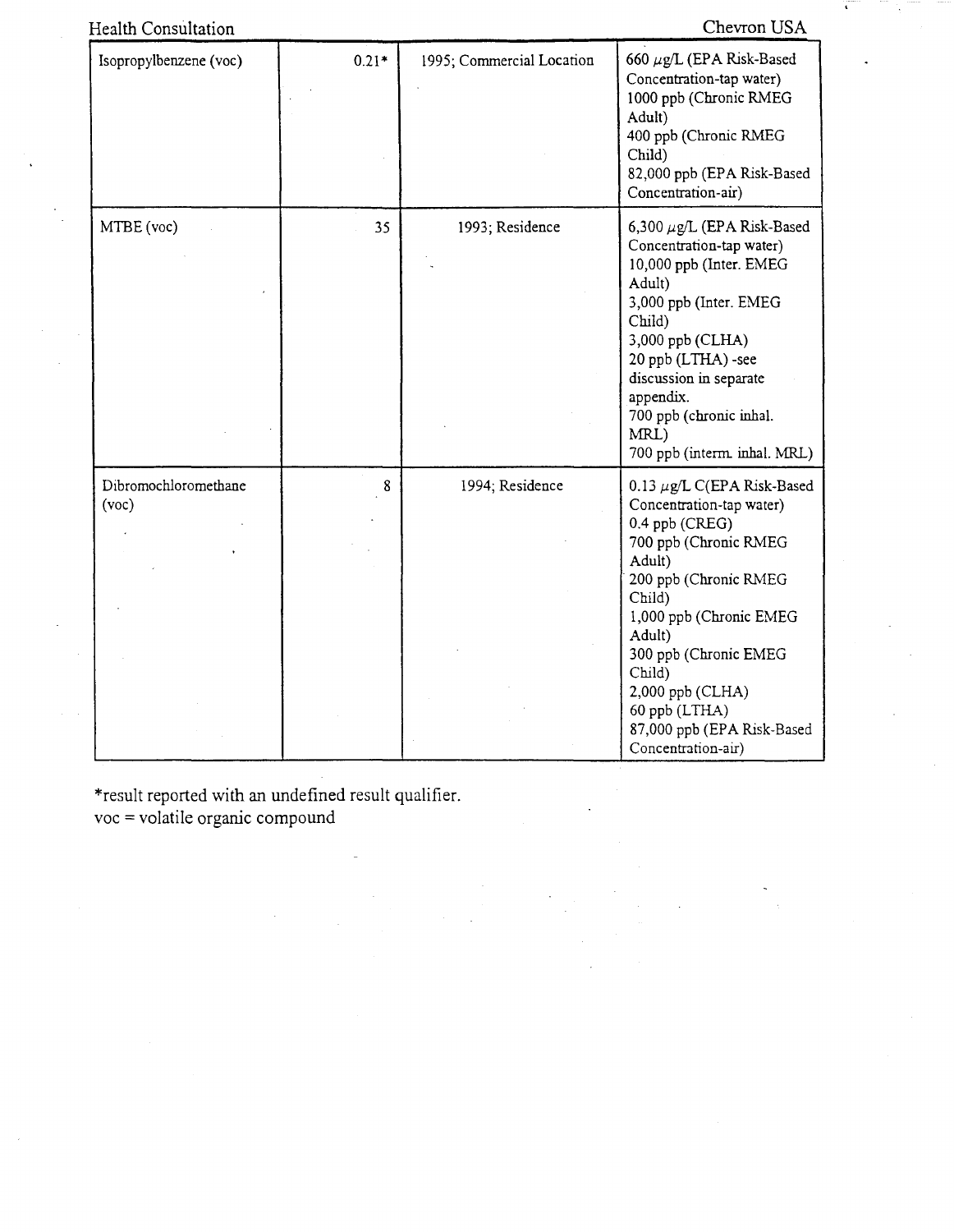Table 3 lists chemicals that were reported by the Florida Department of Environmental Protection, Jacksonville, Florida, in conjunction with a community member, as detected in analysis of water samples from 1990 to 1996. Table 3 lists only the sample results in which a chemical was detected. Representativeness of these sampling results is limited. Representativeness is defined as the degree to which data accurately and precisely represent an environmental condition. This includes sample design; sample quantity; sample-collection methods; and the date, timing, and location of sampling. In addition, the data set is limited in scope by the overall time period of data collection and by the lack of information on the laboratory used for sample analysis, on the analytic method, and on the quality assurance/quality control of analytic laboratory results. No blank sampling data were included. No data were presented to characterize background levels off site for comparison. In addition, it is unclear whether result qualifiers were used. Thus, this data set does not meet quality assurance/ quality control criteria and consequently represents possibly unreliable data that could lead to inaccurate conclusions.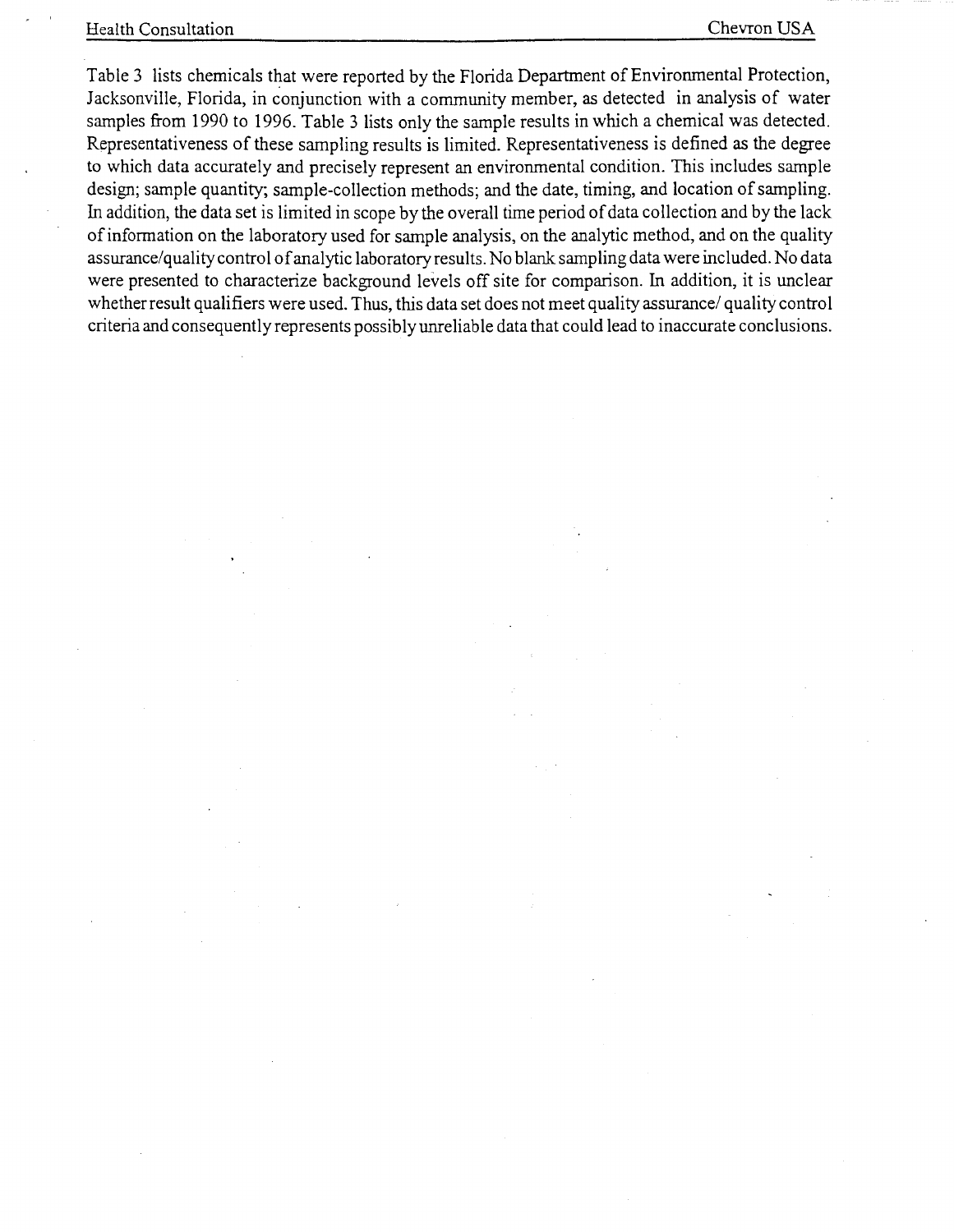|  | Table 3. Chemicals detected in water samples. Chevron USA, Holiday, Florida, 1990 to 1996. |  |  |  |  |  |  |
|--|--------------------------------------------------------------------------------------------|--|--|--|--|--|--|
|--|--------------------------------------------------------------------------------------------|--|--|--|--|--|--|

| Chemicals<br>Detected | Maximum level<br>detected<br>$(\mu g/L \text{ or } pb)$ | Sampling date and<br>location of sample<br>with maximum level<br>detected                                                                                                                       | Comparison Values <sup>2</sup><br>$[1,3-10]$                                                                                                                                                                                                                                                |
|-----------------------|---------------------------------------------------------|-------------------------------------------------------------------------------------------------------------------------------------------------------------------------------------------------|---------------------------------------------------------------------------------------------------------------------------------------------------------------------------------------------------------------------------------------------------------------------------------------------|
| Benzene (voc)         | 380                                                     | 1991; monitoring<br>well number one. Not<br>detected after 1992.<br>Not detected in any<br>other monitoring<br>wells or commercial<br>wells or residential<br>sampling wells.                   | 1 ppb (CREG)<br>$1$ ppb (MCL)<br>0.36 $\mu$ g/L C (EPA Risk-<br>Based Concentration-tap<br>water)<br>4 ppb (Interm. inhal.<br>MRL)                                                                                                                                                          |
| Toluene (voc)         | 10                                                      | 1994; monitoring<br>well seven. Detected<br>only once. Not<br>detected after 1994.<br>Not detected in any<br>other monitoring<br>wells or commercial<br>wells or residential<br>sampling wells. | 750 µg/L (EPA Risk-Based<br>Concentration-tap water)<br>7000 ppb (Chronic RMEG<br>Adult)<br>2000 ppb (Chronic RMEG<br>Child)<br>700 ppb (Inter. EMEG<br>Adult)<br>200 ppb (Inter. EMEG<br>Child)<br>2000 ppb (CLHA)<br>1000 ppb (LTHA)<br>1000 ppb (MCL)<br>400 ppb (chronic inhal.<br>MRL) |
| Ethylbenzene (voc)    | 1                                                       | 1995; monitoring<br>well one. Detected<br>only once. Not<br>detected in any other<br>monitoring wells or<br>commercial wells or<br>residential sampling<br>wells.                               | 1300 $\mu$ g/L (EPA Risk-Based<br>Concentration-tap water)<br>4000 ppb (Chronic RMEG<br>Adult)<br>1000 ppb (Chronic RMEG<br>Child)<br>1000 ppb (CLHA)<br>700 ppb (LTHA)<br>700 ppb (MCL)<br>200 ppb (interm. inhal.<br>MRL)<br>253,000 ppb (EPA Risk-<br>Based Concentration-air)           |

ä,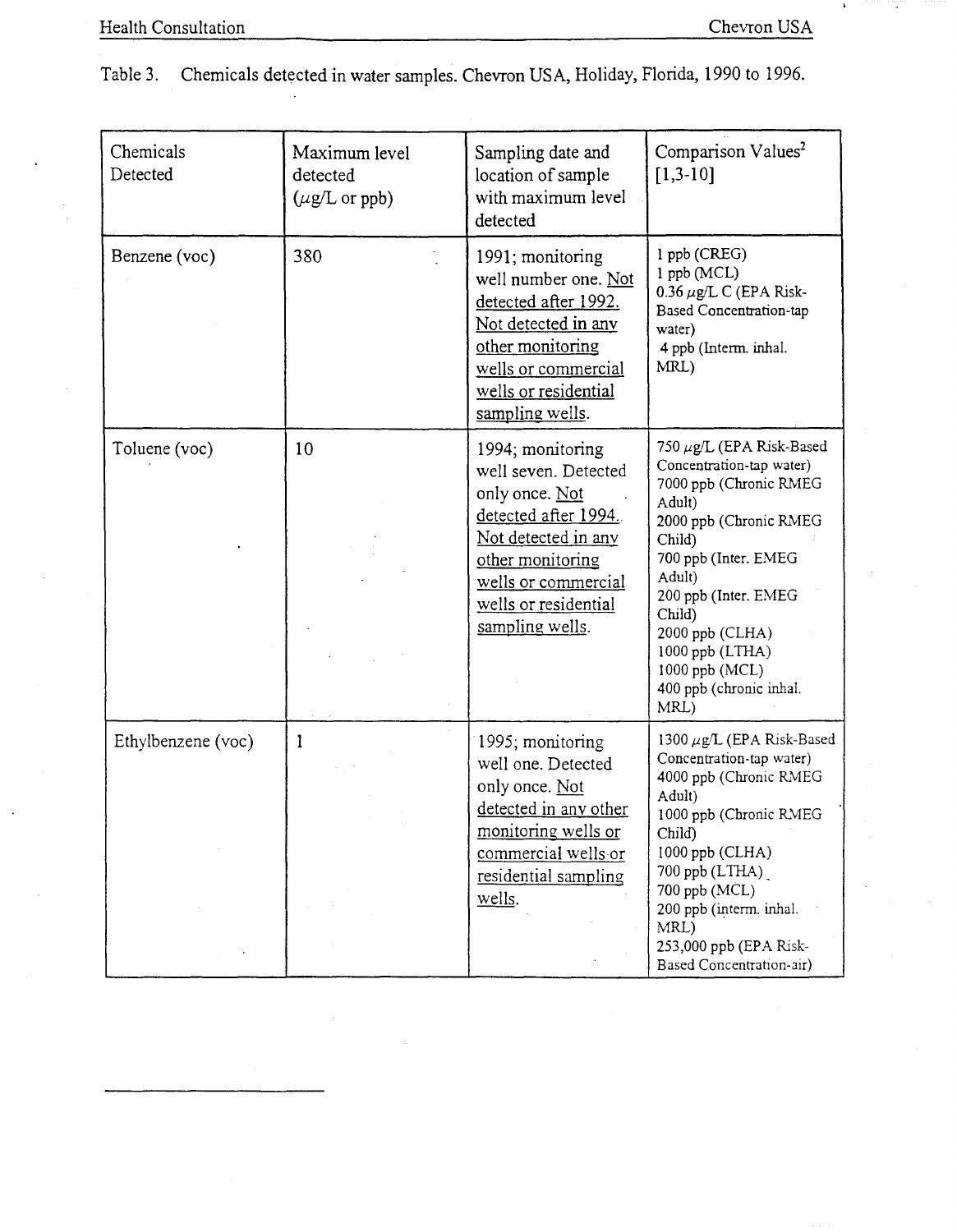| <b>Health Consultation</b> |     |                                                                                                                                                                                                                                                                                                                          | Chevron USA                                                                                                                                                                                                                                                                                                                                                    |
|----------------------------|-----|--------------------------------------------------------------------------------------------------------------------------------------------------------------------------------------------------------------------------------------------------------------------------------------------------------------------------|----------------------------------------------------------------------------------------------------------------------------------------------------------------------------------------------------------------------------------------------------------------------------------------------------------------------------------------------------------------|
| Xylenes (voc)              | 5   | 1995; monitoring<br>well one. Detected<br>only once. Not<br>detected in any other<br>monitoring wells or<br>commercial wells or<br>residential sampling<br>wells.                                                                                                                                                        | 12,000 $\mu$ g/L (EPA Risk-<br><b>Based Concentration-tap</b><br>water)<br>70,000 ppb (Chronic RMEG<br>Adult)<br>20,000 ppb (Chronic RMEG<br>Child)<br>7,000 ppb (Inter. EMEG<br>Adult)<br>2,000 ppb (Inter. EMEG<br>Child)<br>40,000 ppb (CLHA)<br>10,000 ppb (LTHA)<br>10,000 ppb (MCL)<br>100 ppb (chronic inhal.<br>MRL)<br>700 ppb (interm.inhal.<br>MRL) |
| MTBE (voc)                 | 352 | 1990; on-site well no<br>longer in use. Level<br>decreased to 33 ppb<br>in 1996.<br>Not detected in any<br>monitoring wells<br>since 1994. Highest<br>residential well level<br>in 1992 was 46 ppb.<br>Highest residential<br>well level in 1995<br>was 18 ppb. Highest<br>residential well level<br>in 1996 was 10 ppb. | 6,300 $\mu$ g/L (EPA Risk-<br><b>Based Concentration-tap</b><br>water)<br>10,000 ppb (Inter. EMEG<br>Adult)<br>3,000 ppb (Inter. EMEG<br>Child)<br>3,000 ppb (CLHA)<br>20 ppb (LTHA) -see<br>discussion in separate<br>appendix.<br>700 ppb (chronic inhal.<br>MRL)<br>700 ppb (interm. inhal.<br>MRL)                                                         |

voc = volatile organic compound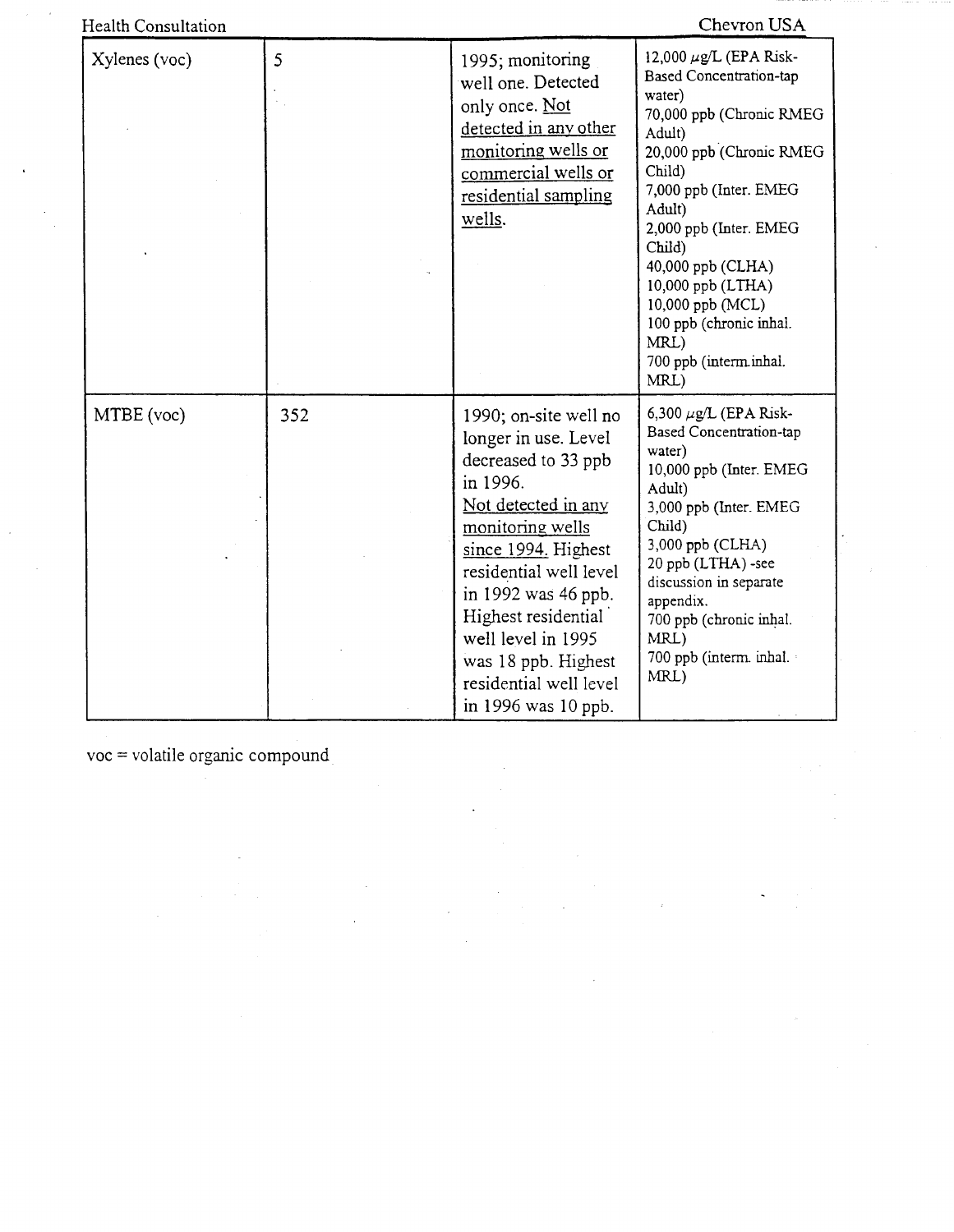### Glossary of Comparison values

ATSDR's comparison values are considered media-specific screening values and are used to select contaminants of concern at a particular site. They are not intended for use as health-based comparison values to assess human health hazard. ATSDR interprets the phrase, a "contaminant of concern" as merely a site-specific chemical substance that the health assessor has selected for further evaluation of potential health effects. Generally, a chemical is selected as a contaminant of concern because its maximum concentration in air, water, or soil at the site exceeds one of ATSDR's comparison values.

However, comparison values are not thresholds of toxicity. Although concentrations at or below the relevant comparison value may reasonably be considered safe, it does not automatically follow that any environmental concentration that exceeds a comparison value would be expected to produce adverse health effects following human exposure. The purposes behind highly conservative, healthbased standards and guidelines is to enable health professionals to recognize and resolve potential public health problems before they became health hazards. The probability that adverse health effect outcomes will actually occur depends not on environmental concentrations alone, but on site-specific conditions and individual lifestyle and genetic factors that affect the route and duration of actual exposure. Listed and described below are the various comparison value that ATSDR used in this consultation.

EPA Risk-Based Concentrations (RBCs) are media-specific values derived by the Region III Office of the Environmental Protection Agency. They assume default values for body weight, exposure duration, and ingestion/inhalation rates. These values represent levels of contaminants in air, water, soil, and fish that are considered safe over a *lifetime* of exposure. In this case, the RBC for tap water is applied. The letter C denotes that the chemical-specific carcinogenic effects were considered in the RBC.

Child Longer-Term Health Advisories (CLHAs) are contaminant concentrations in water that the Environmental Protection Agency deems protective of public health (taking into consideration the availability and economics of water treatment technology) over a lifetime ( 70 years), using a child's weight (10 kg) and ingestion rate (1 liter per day).

Lifetime Health Advisories (LTHAs) represent the concentration of a substance in drinking water estimated to have negligible deleterious effects in humans over a lifetime of 70 years, assuming two liters per day water consumption for a 70 kilogram adult, and taking into account other sources of exposure. They are calculated from EPA's oral reference doses, which are dose estimates of the daily exposure to a contaminant unlikely to cause any non-carcinogenic adverse health effects over a lifetime of chronic exposure.

Minimal Risk Levels (MRLs) are ATSDR's estimates of daily human exposure to a chemical that the agency considers unlikely to be associated with any appreciable risk of deleterious noncancer effects over a specified duration of exposure. MRLs are calculated using data from human and animal studies and are reported for acute ( $\leq$ 14 days), intermediate (15-364 days), and chronic ( $\geq$  365 days) exposures. MRLs are published in ATSDR's Toxicological Profiles for specific chemicals.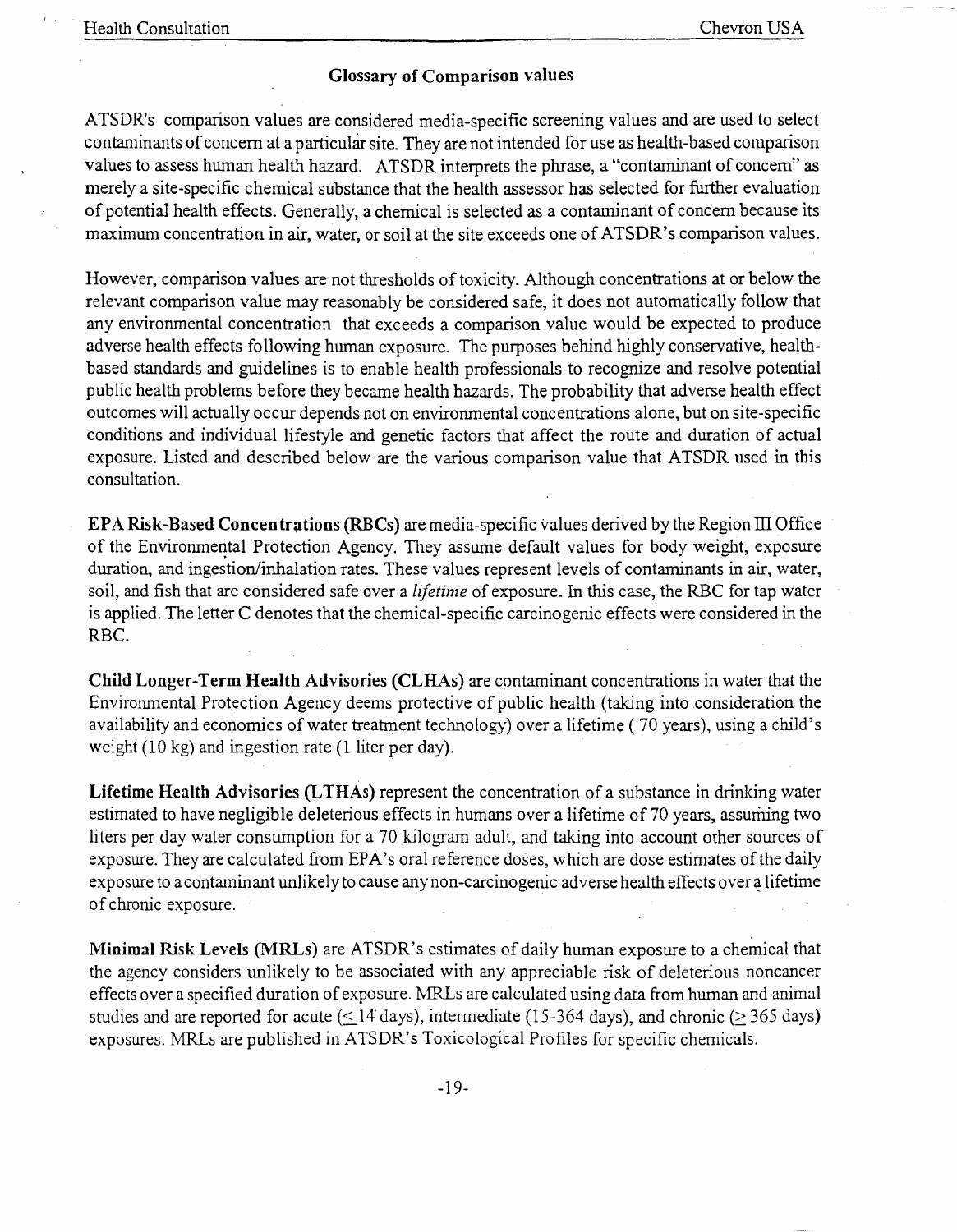l "

Environmental Media Evaluation Guides (EMEGs) are media-specific concentrations that are calculated from ATSDR's minimal risk levels by factoring in default weights and ingestion rates. Different EMEGs are calculated for adults and children.

Reference Dose Media Evaluation Guides (RMEGs) are the concentrations of a contaminant in air, water or soil that ATSDR derives from EPA's RfD for that contaminant by factoring in default values for body weight and intake rate. RMEGs are calculated for adults and children.

EPA's Reference dose (RfD) is an estimate of the daily exposure to a contaminant unlikely to cause any non-carcinogenic adverse health effects over a lifetime of chronic exposure. It is a dose expressed in mg/kg/day.

Maximum Contaminant Levels (MCLs) are legally enforceable drinking water standards promUlgated by EPA. They are contaminant concentrations in drinking water that EPA deems protective of public health (considering the availability and economics of water treatment technology) over a lifetime (70 years) at an exposure rate of 2 liters of water per day.

### Selected Chemicals

Dichlorofluoromethane is a colorless gas used as a refrigerant  $[9]$ . About  $40\%$  of 113 major US cities have drinking water levels of dibromochloromethane between 0.06  $\mu$ g/L and 0.14  $\mu$ g/L [5,9].

Chloromethane is also a colorless gas with an ethereal type odor and is used as a refrigerant [9]. In the United States, levels of chloromethane are generally detected at less then 0.1-6 nanograms/liter (ppt). In industrial effluents, the levels were reported at  $6-4194 \mu g/L$  [7,9]. Usual daily US inhalation intake of this chemical is  $42 \mu g$  [7,9].

Vinyl chloride is a colorless gas with an ethereal type odor. Its main use is in the plastic industries. It is a carcinogen to humans and animals. About 13 % of major US cities have vinyl chloride at levels in their drinking water ranging 0.0015-0.15  $\mu$ g/L (median value 0.006  $\mu$ g/L) [8,9]. In a US study, about 7 % of the wells studied contained vinyl chloride at a maximum level of 5900  $\mu$ g/L [8,9].

Monochlorobenzene is a colorless liquid with a faint, unpleasant odor; it is used as a solvent. The average concentrations found in areas away from industrial sites or landfills are  $0.2$ -30  $\mu$ g/L [6,9].

Para-dichlorobenzene is a white crystal at room temperature, with a strong and sharp odor at levels 30-60 ppm [9]. It is used as an insecticide. When detected in water in several studies, the levels were reported between 0.0030  $\mu$ g/L and 1.15  $\mu$ g/L [4,9]. It is classified as a possible human carcinogen.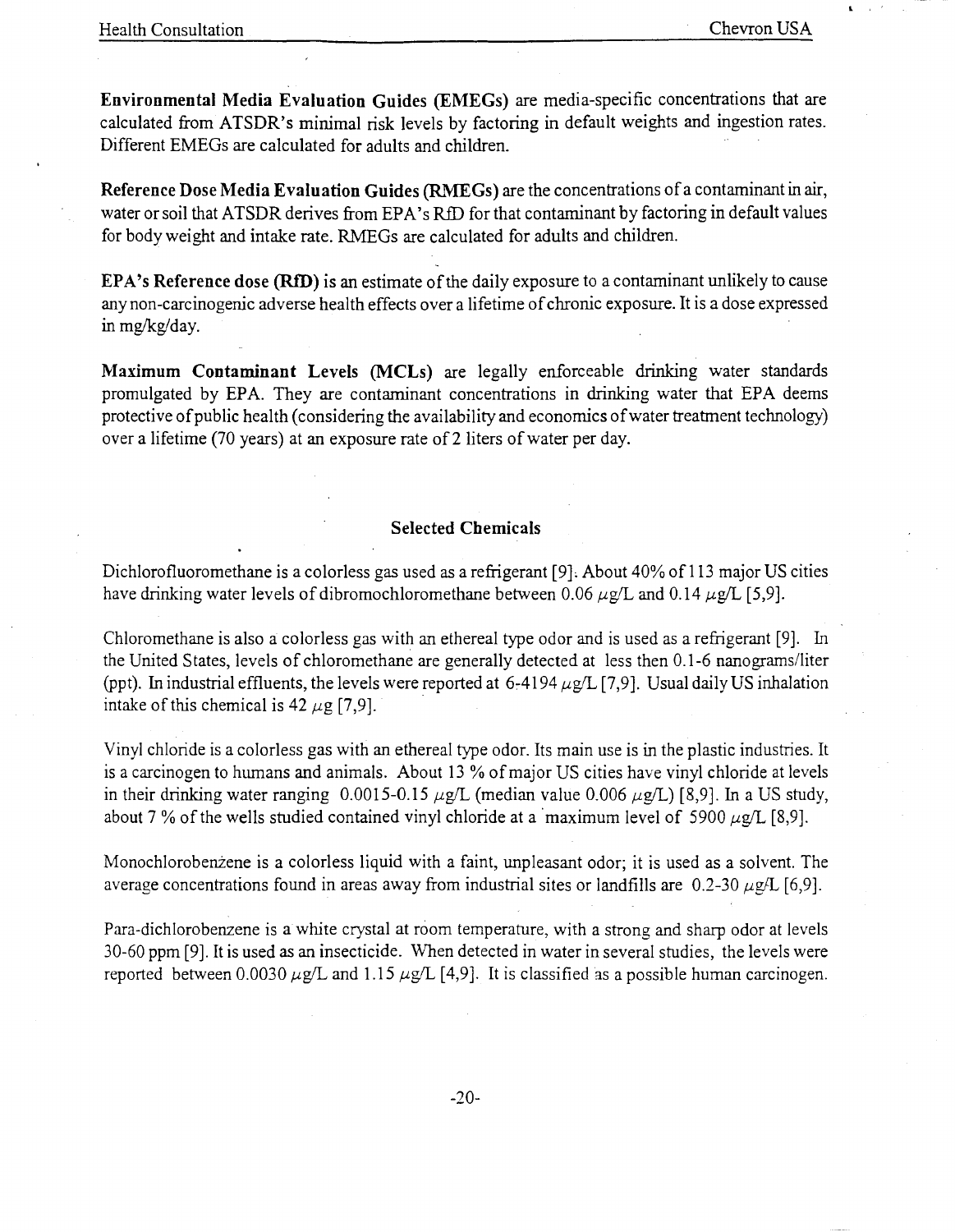### Health Consultation Chevron USA

Isopropylbenzene is a colorless liquid with a sharp, penetrating odor. It is used as a paint thinner, in high octane aviation fuel, and in minor amounts in gasoline blending. In several studies, the levels detected in drinking water were between 0.06  $\mu$ g/L and 0.14  $\mu$ g/L [9]. It is a possible human carcinogen.

Methyl tertiary-butyl ether (MTBE)is a liquid, highly volatile organic chemical with a terpene like odor. The odor threshold is 0.32  $\mu$ g/L to 0.47  $\mu$ g/L. Since the late 1970's, MTBE has been used as a replacement for lead as an octane enhancer in unleaded gasoline. As a gasoline additive, MTBE promotes cleaner burning by reducing the emissions of gasoline constituents that are either directly toxic (carbon monoxide) or contribute to the formation of air pollutants (ozone). In several studies, the levels detected in groundwater samples from wells were between 0.5  $\mu$ g/L and 1000  $\mu$ g/L [3,9,14]. The US average daily water intake of MTBE is 140  $\mu$ g/kg/d [2]. In addition, MTBE is used as a medicine to dissolve gallstones [3]. A more extensive review of MTBE is available in Appendix 2.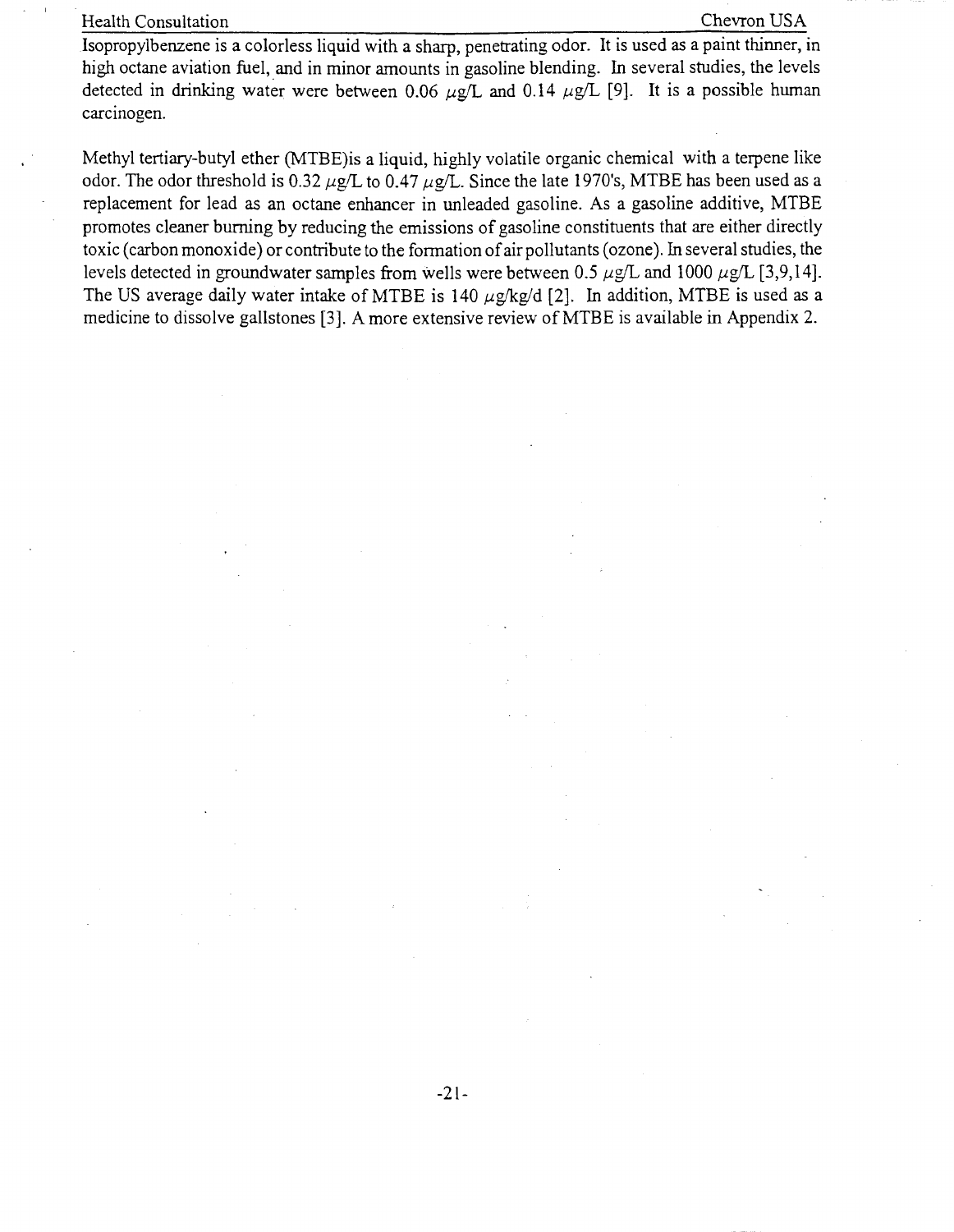

 $\cdots$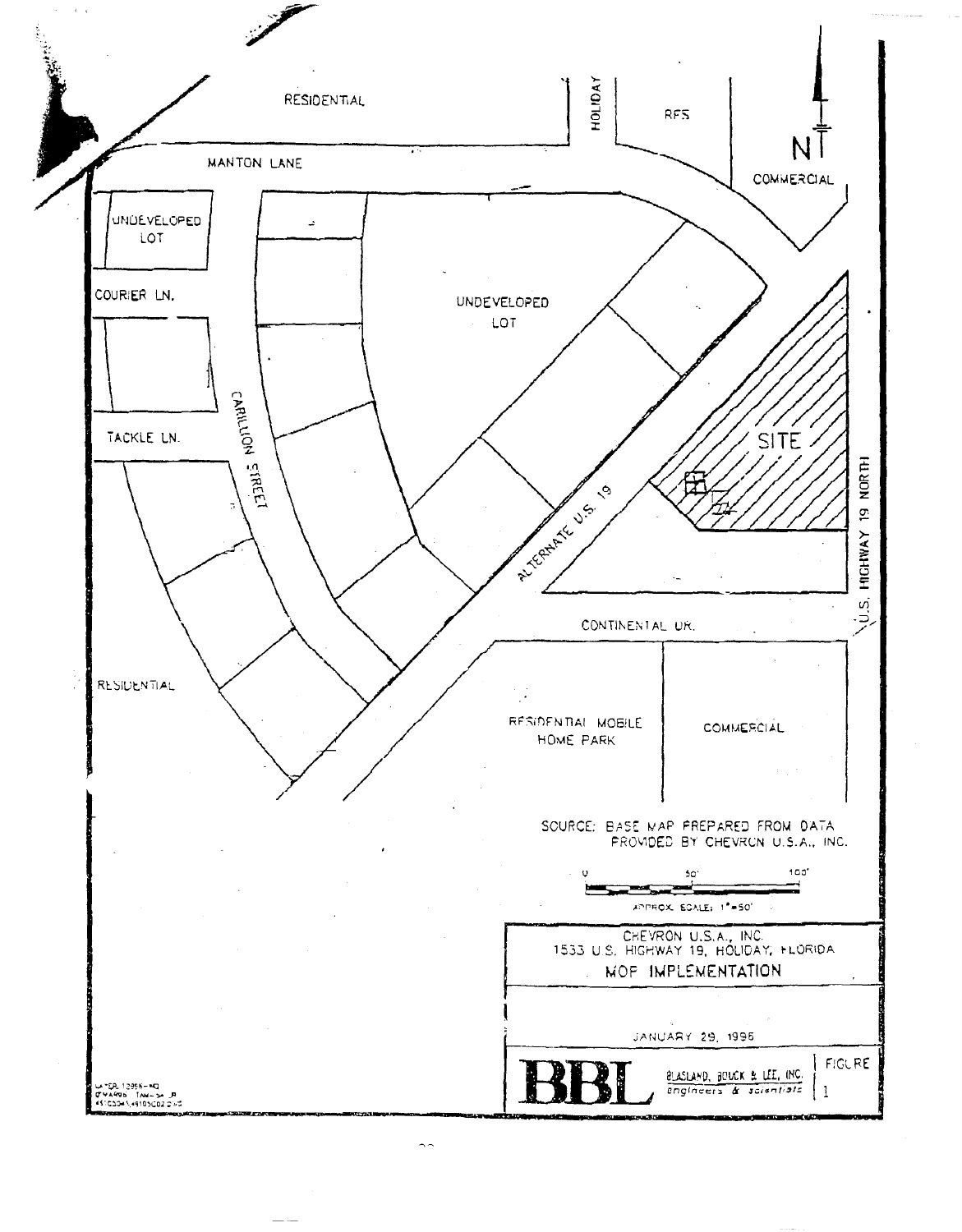I ,

### Appendix 2

### Holiday, Florida, Chevron USA site

The main chemical of concern at Chevron USA site is MTBE in drinking water. At the beginning of 1990, levels ofMTBE on site and at nearby facilities exceeded the most severe limit for drinking water (California:  $35 \mu g/L$ ). Since 1993-1994, the levels are under that limit. In 1999, levels have been 1.7  $\mu$ g/L on site and 1.0  $\mu$ g/L at a nearby facility.

In the residential area surrounding the site, the 1999 levels have never exceeded the Florida limit of 35  $\mu$ g/L MTBE in drinking water. Analysis of levels measured in March of 1999 showed MTBE ranging from 1.6  $\mu$ g/L to 6.2  $\mu$ g/L, median 3.8  $\mu$ g/L. This is also concordant with levels usually found in urban area drinking water.

As already stated, MTBE daily intake through drinking water near Holiday, Florida, Chevron USA site is well below relevant comparison values. Furthermore, it is not a known human carcinogen.

### Methyl tertiary-Butyl Ether (MTBE) [3]

CAS 1634-04-4  $C<sub>s</sub>H<sub>12</sub>$ -O

### Physical characteristics [3]

MW: 88.15 Terpene-like odor with a odor threshold of  $0.32$ -0.47 mg/m<sup>3</sup> Density: 0.7405 at 20°C Solubility:  $4.3 \frac{\varrho}{100 \varrho}$  of water Vapor pressure: 250 mmHg at 25 °C

Highly flammable volatile organic compound

### Conversion factors at  $25^{\circ}$ C [3] 1 ppm = 3.6 mg/m<sup>3</sup> 1 mg/m<sup>3</sup> = 0.28 ppm

### Health effects [3,9]

Class A3 carcinogen: carcinogen to animals with no evidence up to now of human carcinogenicity. At high doses (several milliliters): somnolence to sedation, nausea, and vomiting may occur.